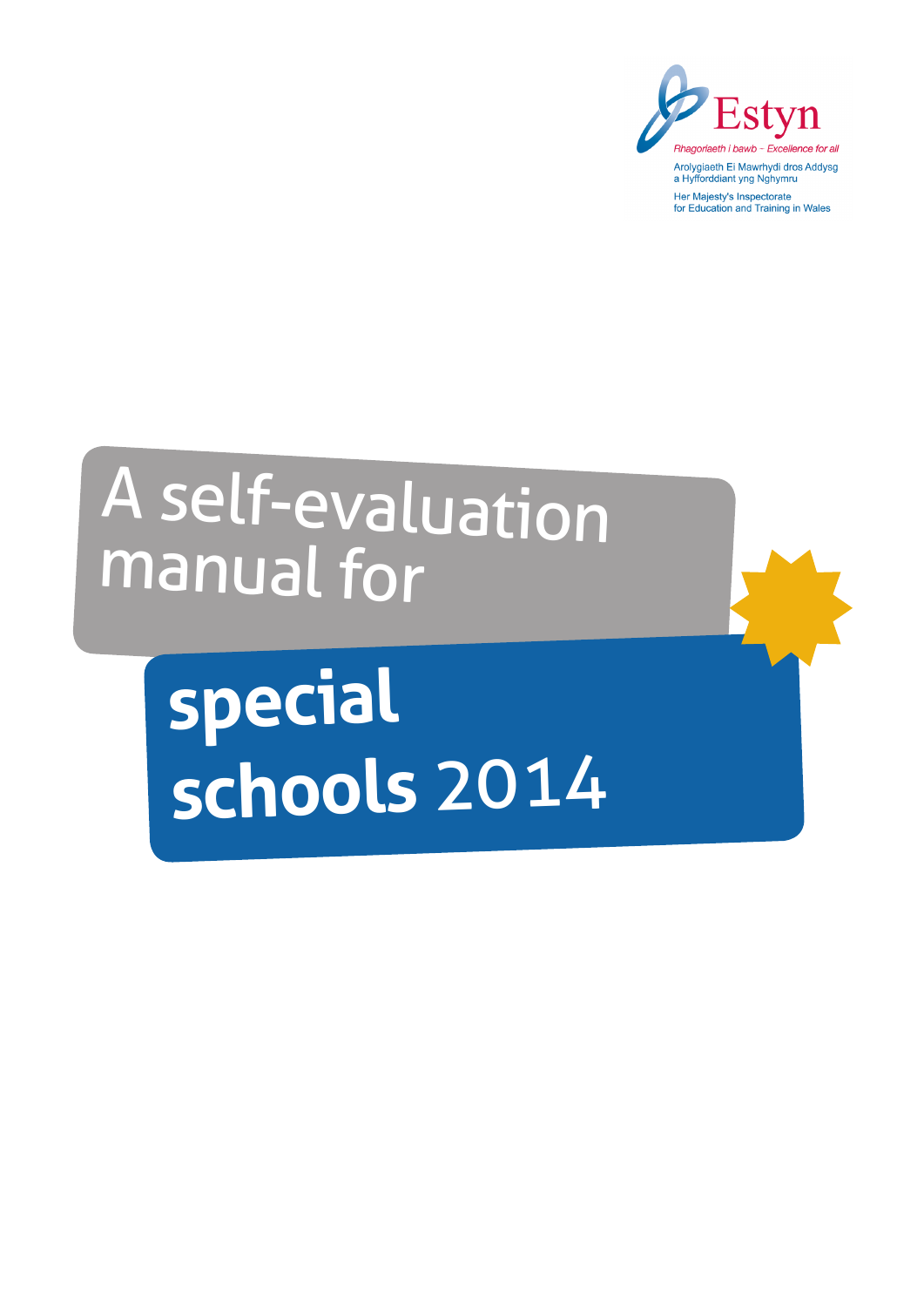#### **The purpose of Estyn is to inspect quality and standards in education and training in Wales. Estyn is responsible for inspecting:**

- $\lambda$  nursery schools and settings that are maintained by, or receive funding from, local authorities;
- $\lambda$  primary schools;
- $\lambda$  secondary schools;
- $\lambda$  special schools;
- $\blacktriangle$  pupil referral units;
- A independent schools;
- $\blacktriangle$  further education;
- $\lambda$  adult community learning;
- $\lambda$  vouth and community work training:
- $\lambda$  local authority education services for children and young people;
- $\lambda$  teacher education and training;
- $\lambda$  Welsh for adults:
- work-based learning; and
- $\blacktriangle$  learning in the justice sector.

Estyn also:

- provides advice on quality and standards in education and training in Wales to the Welsh Government and others; and
- A makes public good practice based on inspection evidence.

Every possible care has been taken to ensure that the information in this document is accurate at the time of going to press. Any enquiries or comments regarding this document/publication should be addressed to:

Publication Section Estyn Anchor Court Keen Road **Cardiff** CF24 5JW or by email to [publications@estyn.gov.uk](mailto:publications@estyn.gov.uk)

This and other Estyn publications are available on our website: [www.estyn.gov.uk](http://www.estyn.gov.uk/)

**© Crown Copyright 2014. This report may be re-used free of charge in any format or medium provided that it is re-used accurately and not used in a misleading context. The material must be acknowledged as Crown copyright and the title of the report specified.**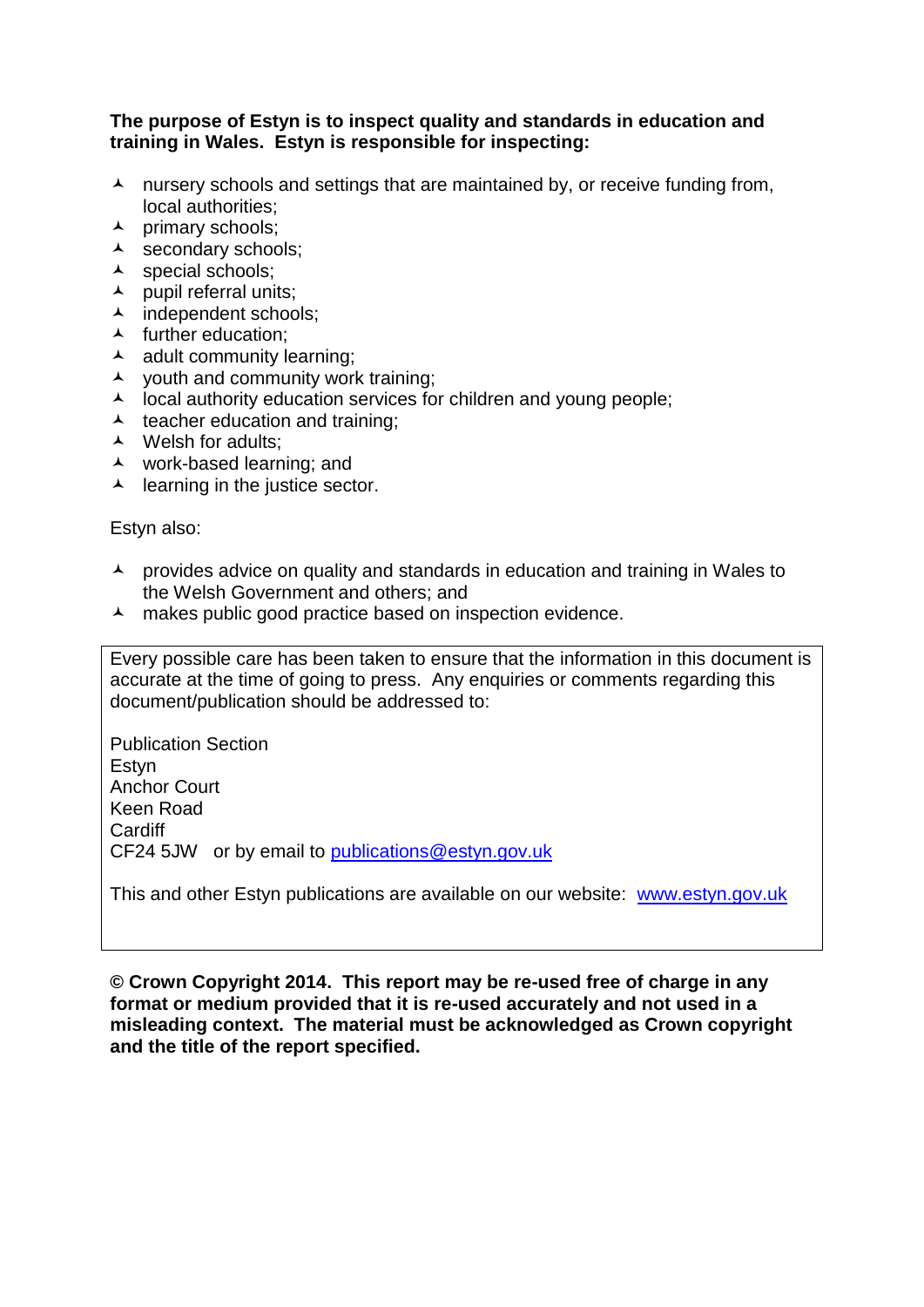| <b>Contents</b>                                                                                                                             | Page                             |
|---------------------------------------------------------------------------------------------------------------------------------------------|----------------------------------|
|                                                                                                                                             |                                  |
| <b>Foreword</b>                                                                                                                             | 1                                |
| 1 Introduction                                                                                                                              | $\mathbf{2}$                     |
| Who is this manual for?<br>What does this manual do?                                                                                        | $\overline{2}$<br>$\overline{2}$ |
| 2 Effective self-evaluation                                                                                                                 | 3                                |
| The process of self-evaluation<br>Typical activities in a programme of school self-evaluation<br>Key characteristics of self-evaluation     | 3<br>4<br>5                      |
| 3 Self-evaluation and improvement planning                                                                                                  | 6                                |
| Key characteristics of school improvement plans                                                                                             | 6                                |
| 4 Self-evaluation and the School Effectiveness Framework                                                                                    | 7                                |
| 5 Self-evaluation and the Common Inspection Framework                                                                                       | 8                                |
| Key Question 1: How good are outcomes?<br>Key Question 2: How good is provision?<br>Key Question 3: How good are leadership and management? | 8<br>16<br>24                    |
| 6 Self-evaluation and inspection                                                                                                            | 33                               |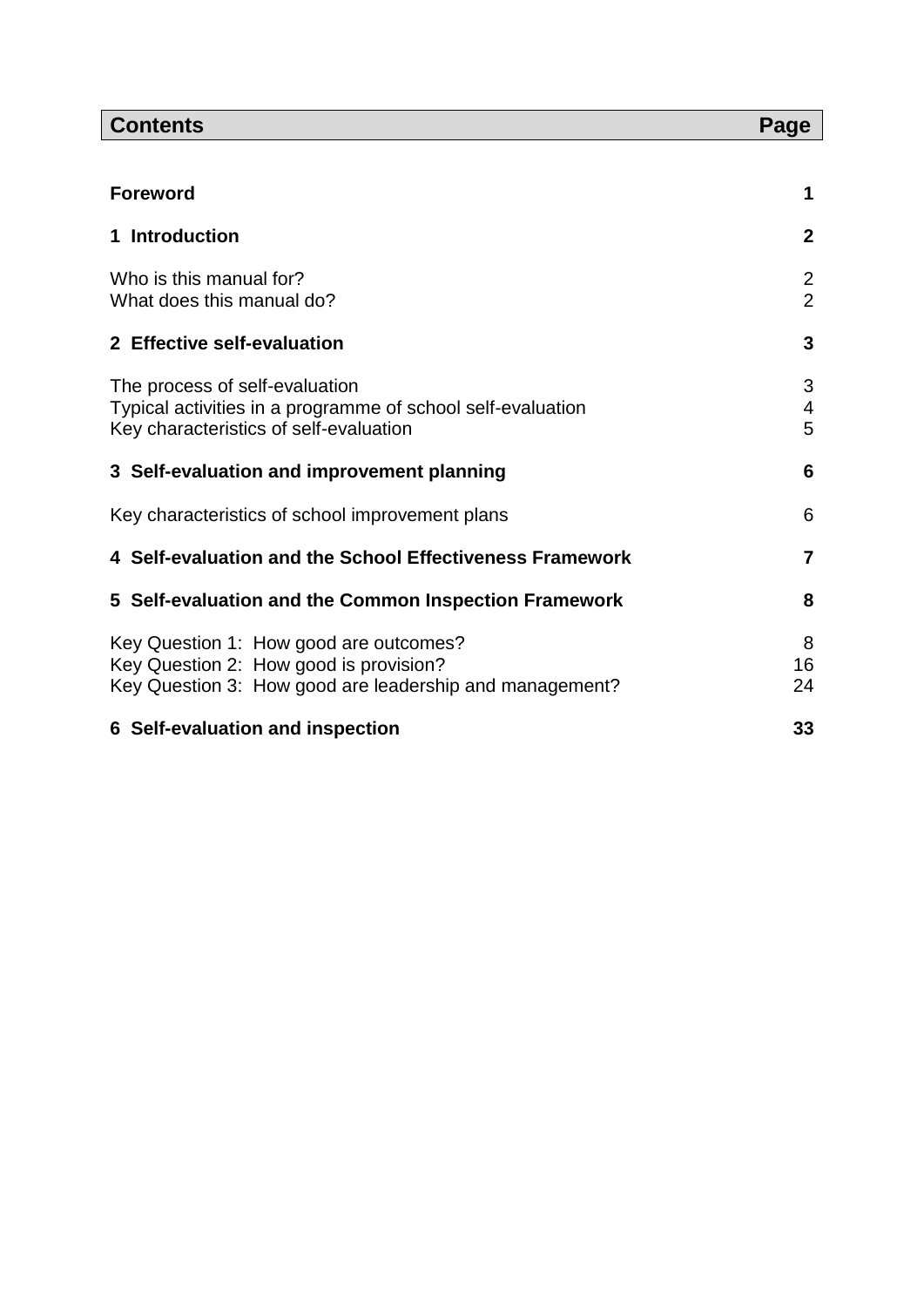## **Foreword**

I am very pleased to introduce this revised edition of the self-evaluation manual for special schools. I believe that self-evaluation is becoming increasingly embedded across education and training in Wales, contributing to improving quality and raising the attainment and achievement of learners.

There is an increasing expectation that schools should have effective self-evaluation and improvement processes. While many pupils already achieve well in Wales and their attainments compare well with their counterparts in other countries, there is still a need to improve schools further. In particular, there are differences in outcomes within and between schools. Developing a culture of self-evaluation is vital to identifying and reducing variations in school performance.

As a reflective professional process, self-evaluation enables schools to get to know themselves better, identify their agenda for improvement and promote innovation and sector-leading practice. Crucially, where the self-evaluation process focuses on impact and outcomes, self-evaluation leads to improvements in the educational experiences and outcomes for pupils.

Schools, local authorities and the Welsh Government have complementary roles in driving forward improvements in self-evaluation. Estyn too has promoted the development of self-evaluation across all sectors for many years. In our Annual Reports, we recognise that many schools have good and improving self-evaluation systems. Our cycle of inspections from September 2010 places self-evaluation at the centre of the work of schools and inspection. Self-evaluation is also at the core of the School Effectiveness Framework, the policy framework that seeks to transform educational standards and provision over the next decade. Together, the School Effectiveness Framework and the Estyn Common Inspection Framework (CIF) reflect the developing context within which schools operate. These frameworks are firmly at the heart of the Welsh improvement policy agenda, providing challenge and support to schools and helping to build capacity, confidence and competence.

I am delighted to commend this manual to you in taking forward our collective commitment to continuous improvement and excellence for all.

Ann treane

**Ann Keane**  Her Majesty's Chief Inspector of Education and Training in Wales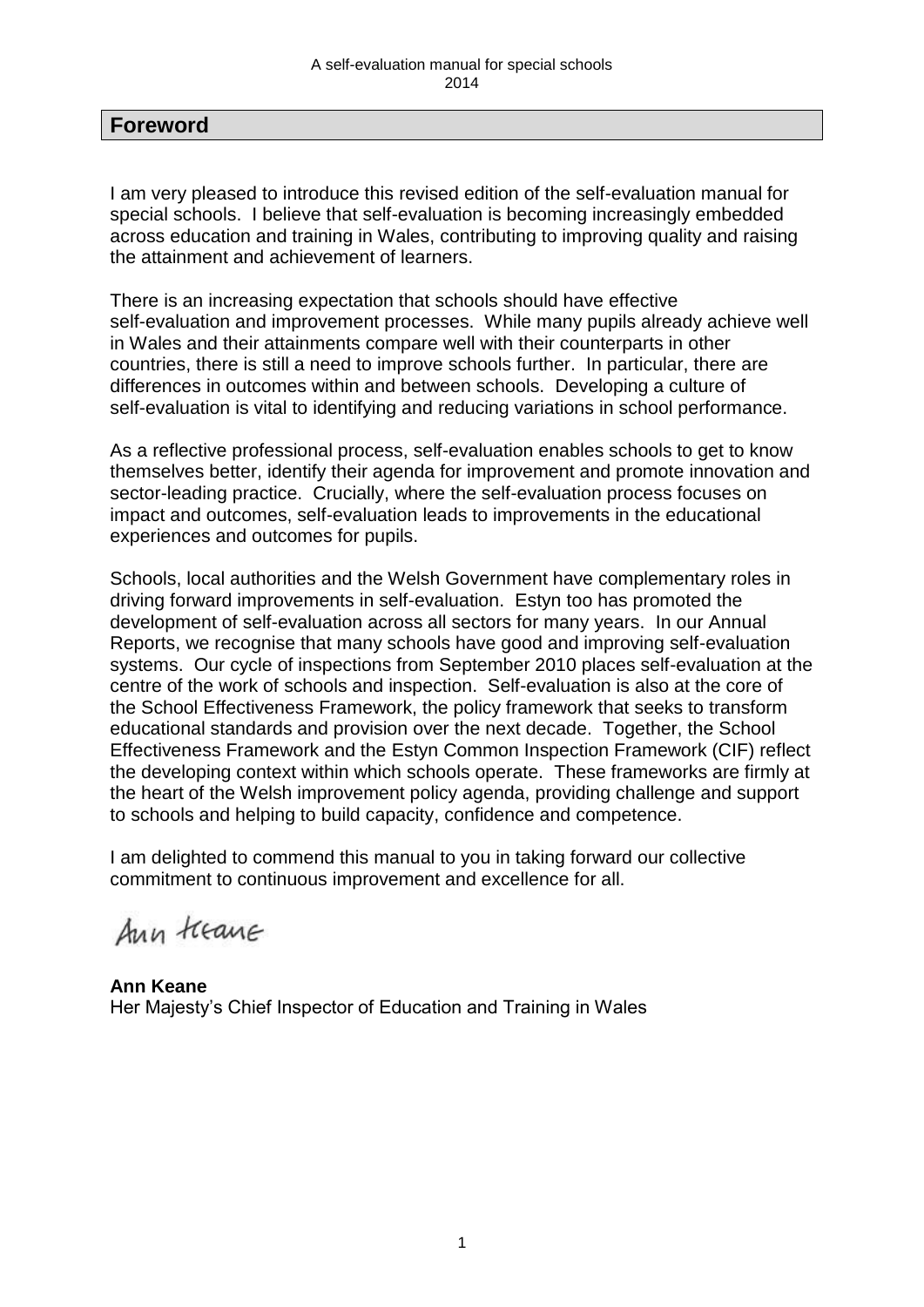## **1 Introduction**

The prime purpose of self-evaluation is to improve outcomes for pupils. When self-evaluation is an established part of the improvement planning cycle, it is a key management tool for development at all levels. As an annual process, self-evaluation informs strategic and improvement plans, helping schools to focus on their priorities for development.

There is no single formula or approach to self-evaluation. Schools are complex organisations and there are many different ways in which they can pursue the achievement of excellence in the various aspects of their work. Schools already use different self-evaluation frameworks, including those produced by local authorities and commercial toolkits. Many schools base their self-evaluation processes on Estyn's CIF.

Schools will be at different starting points and will undertake a journey to improvement in different directions and at a different pace according to their pupils' needs. Critically, whatever approach or direction taken, responsibility for continuous improvement and delivering a better service rests primarily with schools.

#### **Who is this manual for?**

This manual is for everyone who works in schools to support and improve the standards and learning experiences of children and young people. The manual may also be helpful for stakeholders who work in partnership with schools, including parents/carers, local authorities, agencies, community groups and others.

#### **What does this manual do?**

This manual is designed to support school self-evaluation activities and improvement planning. While the manual is comprehensive, it is not intended to be definitive or exhaustive. The manual does not cover all of the things which schools do as part of their self-evaluation process. However, it does focus on aspects of self-evaluation that inspection and research have shown to be particularly important. The manual starts by identifying these important aspects of self-evaluation, taking account of the School Effectiveness Framework and the National Purpose for Schools. The manual then provides information on evaluating the work of schools in the context of Estyn's CIF. In this section, there are questions for schools to help them evaluate the quality of their work.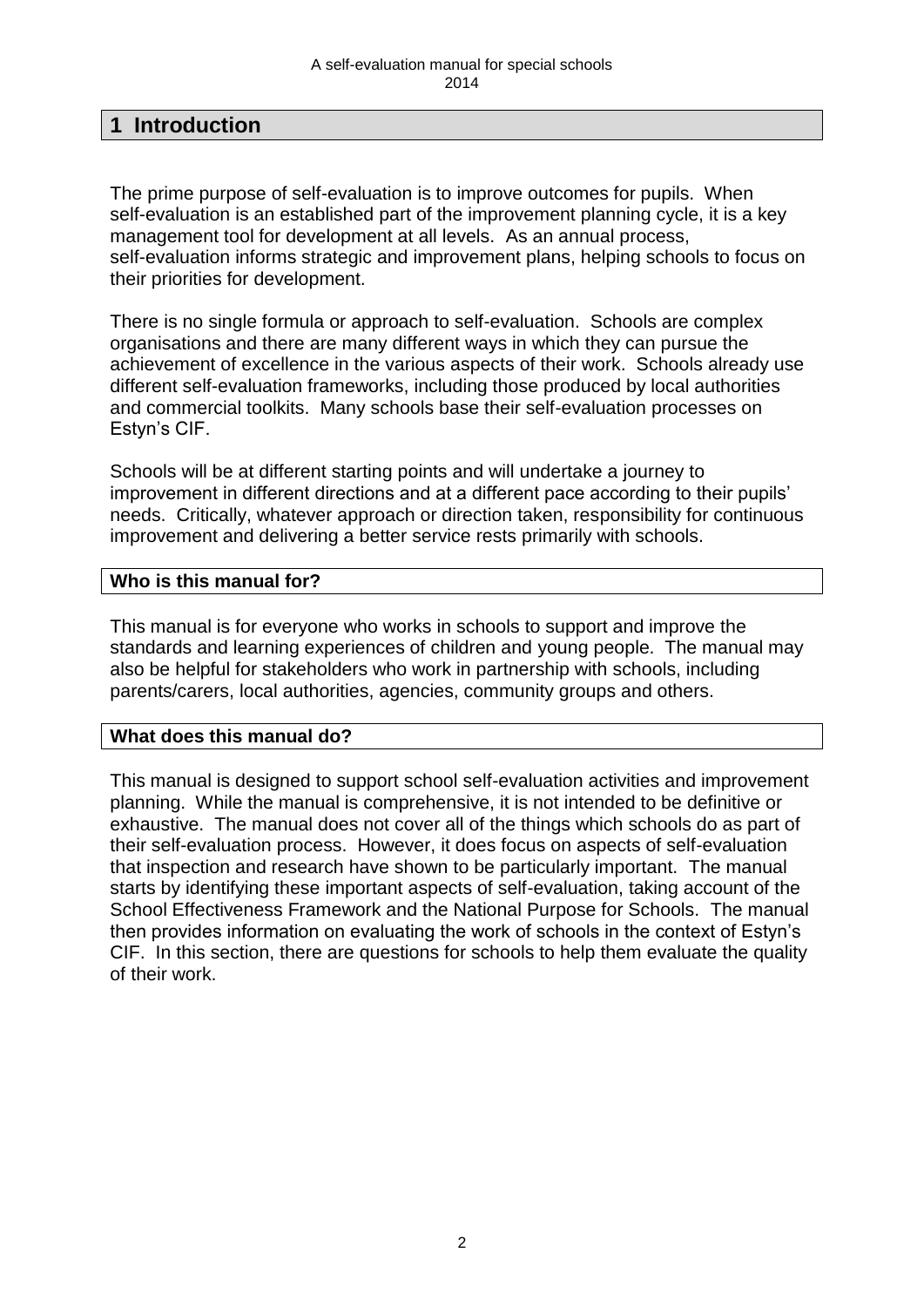## **2 Effective self-evaluation**

## **The process of self-evaluation**

Self-evaluation is a process, not an event. It is the first, essential step in a cyclical process of bringing about change and improvement. It is based on professional reflection, challenge and support among practitioners. Effective self-evaluation involves taking wide-ranging decisions about actions which result in clear benefits for all pupils. Most of all, it is about striving for excellence. At the heart of self-evaluation are three questions:

- **How well are we doing?**
- **How do we know?**
- **How can we improve things further?**

While every aspect of a school's provision is a legitimate focus for self-evaluation, the emphasis should always be on outcomes – on an evaluation of the impact of each aspect of provision on the standards and wellbeing of pupils.

The process of self-evaluation should be continuous and a regular part of the school's working life. Self-evaluation should be based on a wide range of information about strengths and areas for improvement which is collected throughout the year (though it will often be appropriate to conduct some aspects of self-evaluation at much longer intervals, and not necessarily each year). Schools should use information from self-evaluation to plan for improvements, undertake improvement work, and to ensure a regular cyclical process of monitoring and evaluation that leads to further improvement.

The diagram below shows the cyclical nature of effective self-evaluation.



It is a mistake to view self-evaluation as a one-off event. Schools should undertake a regular cycle of self-evaluation activities. This cycle may include different activities, at different times, for individual schools. It is likely to include the following regular activities: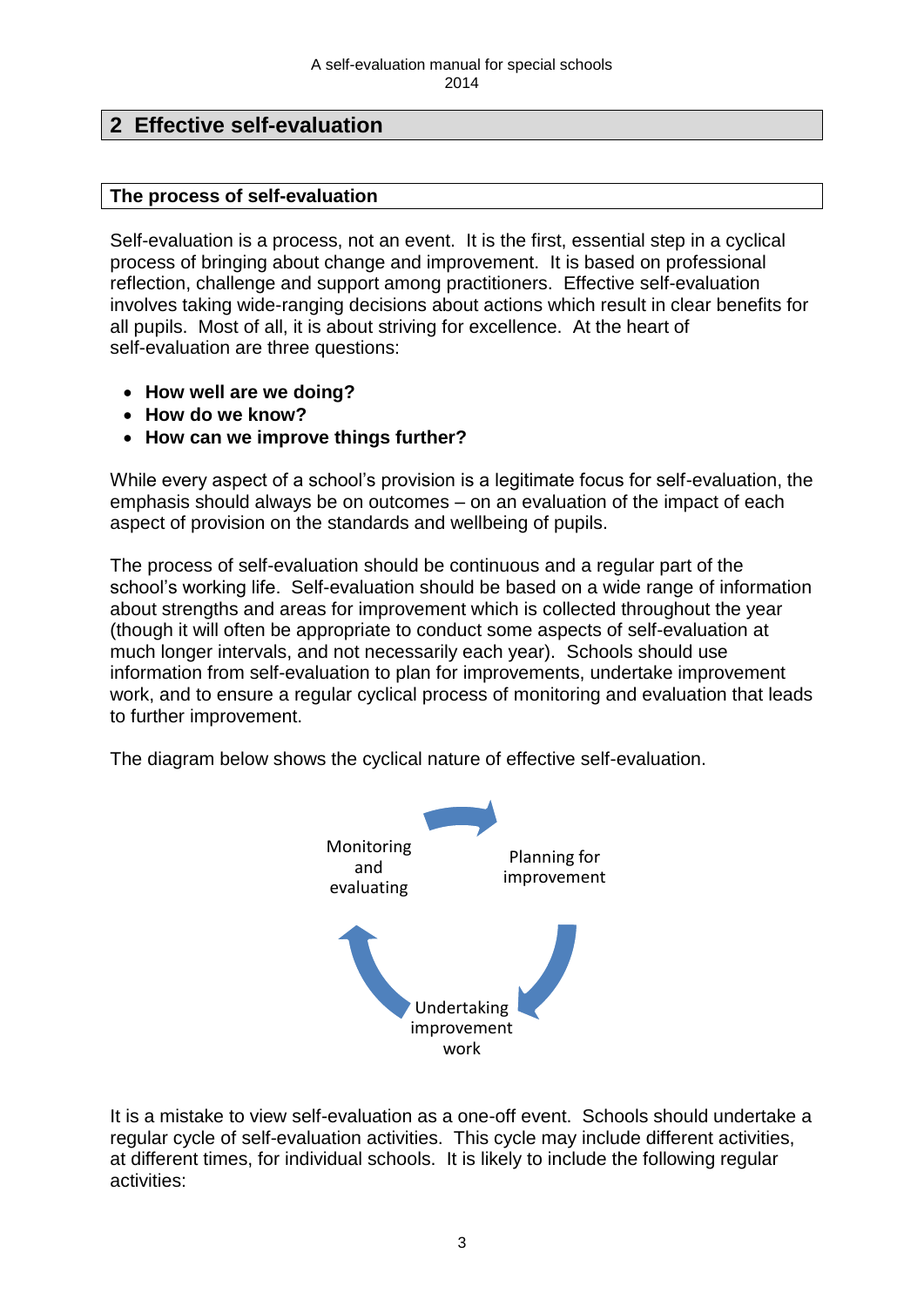- analysis of data from tests or assessments at an individual pupil, subject, pupil group, age group or whole-school level as appropriate;
- observations of lessons by appropriate peers and managers;
- evaluating the quality of pupils' written and practical work;
- evaluating the quality of curriculum planning and assessment, recording and reporting;
- moderating teacher assessment;
- sampling the views of pupils, staff, parents/carers or other stakeholders;
- reviews by managers and external organisations;
- auditing practice against policies and procedures, such as those for safeguarding or health and safety;
- benchmarking against best or different practice from other special; and
- reviewing progress against development plans.



Self-evaluation is not an exercise that can be carried out by the headteacher or a task-group working in isolation. It can be influential only when **all staff** contribute to the process, are aware of the findings and take action based upon them.

Any self-evaluation programme should include **lesson observations**, in addition to those required for performance management purposes, because these observations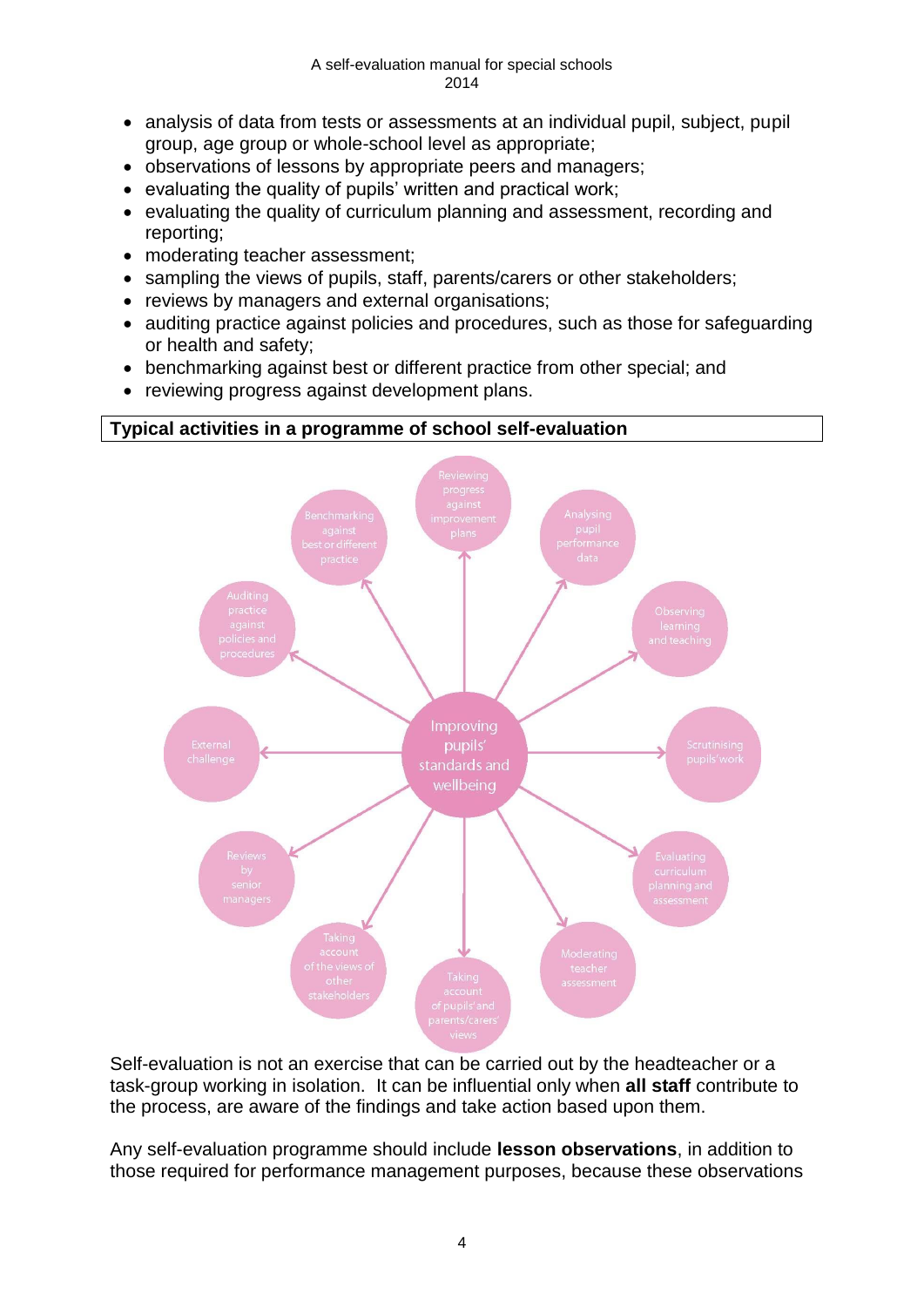provide important evidence about pupils' achievement and progress in learning, and about the quality of teaching and assessment.

A lesson observation programme could include:

- observation of all staff each year by senior managers;
- observation of staff by senior managers as part of an evaluation of a topic or theme;
- observations by external visitors such as consultants, local authority advisers or teachers from other schools;
- observations by appropriate peers within departments as part of a departmental review by senior managers or as part of a department's own self-evaluation; and
- peer observations across subjects and year groups as part of a theme or to disseminate good practice.

Over time, this work should build up to provide a profile of lesson judgements, which can be used to come to a view on standards and teaching and highlight areas for improvement.

Learner voice is a key source of evidence of pupils' achievement, attitudes and wellbeing. It is also likely to be useful in evaluating the quality of teaching and assessment. Pupils, including those from different groups, should have opportunities, wherever possible, to be involved in school self-evaluation. This involvement may be through surveys, focus groups or the school council, with the school using interviews and questionnaires to gain pupils' views. Critically, schools will need to ensure that pupils are able to contribute to decision-making and improvement planning. In many special schools it is possible to gain pupils' views directly. However, we recognise that for some schools, who provide for pupils with more complex needs, this will not always be possible. Where pupils need support with communication and/or literacy, the school will need to consider how best to gain their views, for example by making use of an advocate, their support worker or an adapted questionnaire.

Self-evaluation should also take account of the views of a wide range of **stakeholders**, including teachers, governors, parents/carers, employers and the community served by the school. When schools involve stakeholders, staff benefit from gaining a greater insight into the strengths and areas for improvement, as well as shared ownership, collaboration and effective partnership.

## **Key characteristics of self-evaluation**

Effective self-evaluation:

- is open and honest:
- has pupils' achievements and experiences as the principal focus;
- is a continuous process and not just a 'snapshot';
- is embedded in strategic planning and draws on regular quality assurance procedures;
- involves all staff at all levels in assessing outcomes and performance;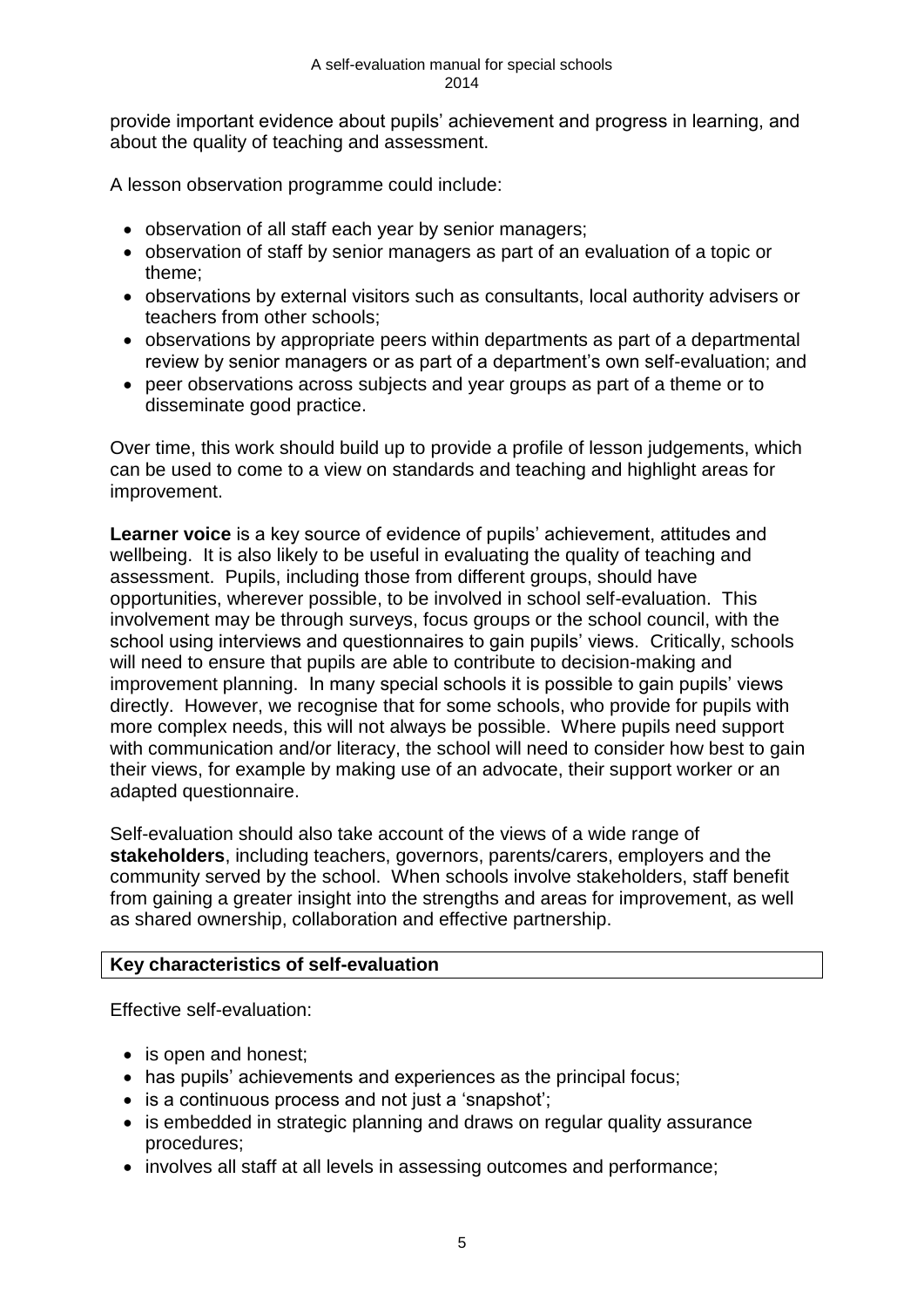- seeks the views of pupils systematically and consults other stakeholders, such as partners and employers, where appropriate;
- seeks to make judgements in the light of measurable performance data and to identify trends over time;
- leads to improvement plans which are monitored against clear targets and success criteria; and
- results in improvements in standards and quality for pupils.

The judgements made during self-evaluation should be:

- **secure** based on sufficiently robust, reliable and accessible evidence;
- **first-hand** based on direct observation;
- **reliable** based on common, well-understood criteria;
- **valid** accurately reflecting what is achieved and provided;
- **free of bias** looking at all aspects objectively; and
- **corporate** reflecting the collective view of staff and other stakeholders.

# **3 Self-evaluation and improvement planning**

Self-evaluation is not an end in itself. Schools should use information from self-evaluation to plan for improvements and to ensure a regular cyclical process of monitoring, evaluation and improvement planning.

As well as providing immediate feedback for staff and managers, information from a programme of self-evaluation activities will contribute towards the **annually updated self-evaluation report** based on the CIF. This report provides an opportunity to identify strengths and celebrate and share good practice, as well as highlighting areas for improvement. The information collected from the programme of school self-evaluation activities should feed into improvement planning. There should therefore be a close match between the outcomes of the report and priorities in the **school improvement plan**.

It is appropriate that some aspects of quality and standards should be evaluated more frequently than others. The school's improvement planning framework needs to be flexible and responsive to matters that are, or ought to be, of current concern.

## **Key characteristics of school improvement plans**

Effective improvement plans:

- are based on the outcomes of self-evaluation:
- contribute to self-evaluation processes and to further action planning;
- are contained in working documents that help to achieve the required changes;
- have clearly identified priorities, targets and timescales, and identify steps which will need to be taken to address issues;
- identify persons responsible for actions, timescales and the resources and support that will be needed;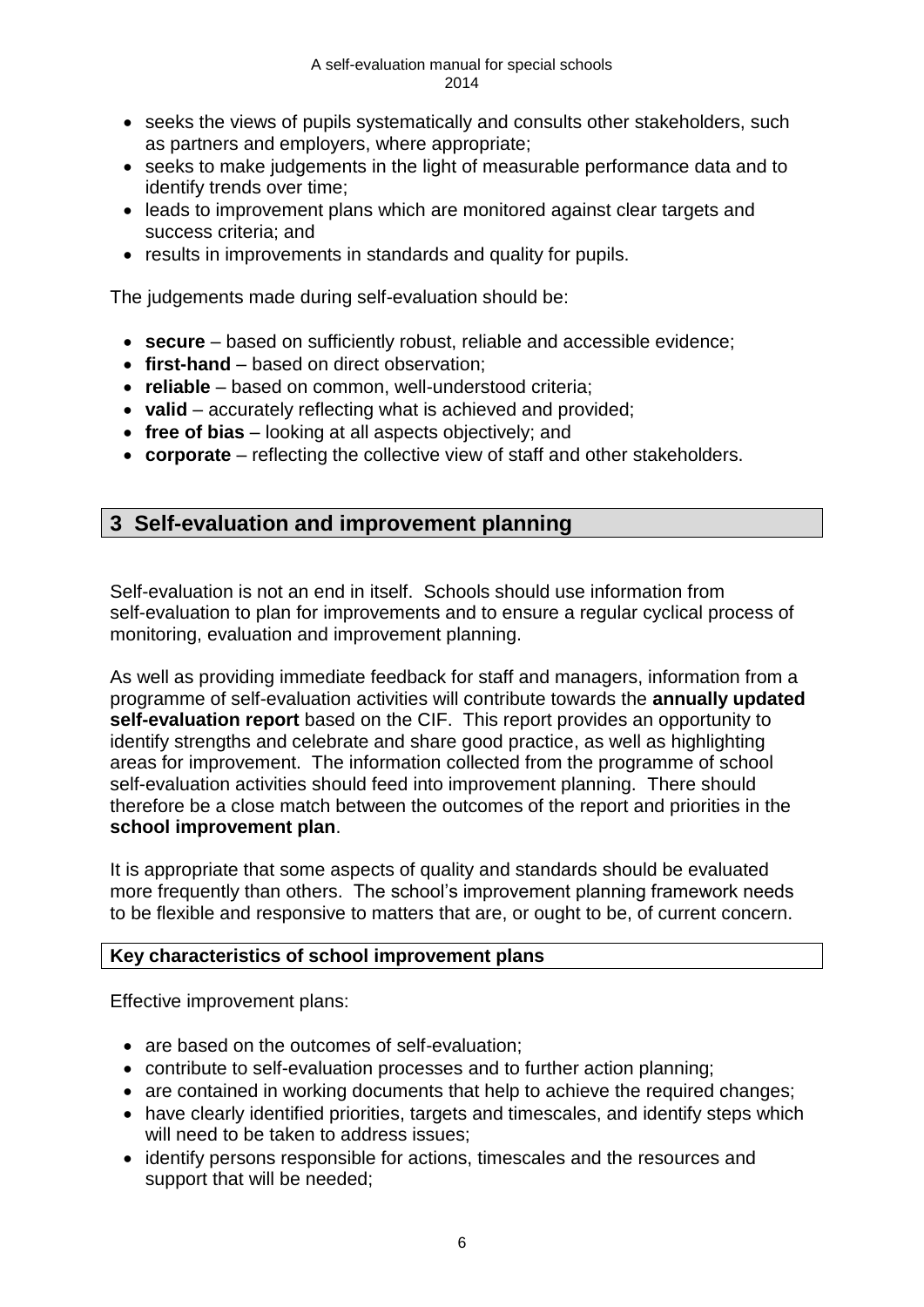- specify clear outcomes related to improvement in standards and quality, against which progress can be measured; and
- give details of how, when and by whom progress will be monitored and evaluated.

## **4 Self-evaluation and the School Effectiveness Framework**

The aim of the School Effectiveness Framework is to improve educational experiences and life-chances for all children and young people. It is designed to bring together existing programmes of action directed at school improvement.

Strong and effective self-evaluation processes will help schools achieve real and lasting improvement, and support the achievement of the National Purpose for Schools, which is identified by the School Effectiveness Framework as being to:

- enable all children and young people to develop their full potential by acquiring skills, knowledge, understanding and attitudes. This includes personal, social and emotional skills, to enable them to become emotionally, socially and personally active citizens and lifelong pupils;
- promote a culture of social inclusion and respect for diversity, particularly through developing the wellbeing of pupils and personalising their learning;
- establish strong professional communities in schools where practitioners can develop and share their professional knowledge on learning and teaching;
- offer children and young people a curriculum that engages and motivates them to learn and to achieve their potential;
- provide a learning community for all engaged in school life, with children, young people and their families at the centre, and including governors, teachers, other school staff and adults training to work in schools;
- be a key player with other schools and partner service providers in planning and delivering integrated services for children and young people to improve their wellbeing; and
- provide or facilitate education so that schools contribute to meeting the needs of the community and engage the community as partners to ensure that all schools are community focused.

The School Effectiveness Framework recognises that schools need to work on developing their own and interdependent approaches to effectiveness. By capturing good practice and knowledge of what works, schools will be better placed to find new solutions for old and emerging problems. Collaboration with other schools and partners will help to identify and deliver improvement strategies and shared learning.

The School Effectiveness Framework advises schools to base their annually updated self-evaluation report on Estyn's CIF.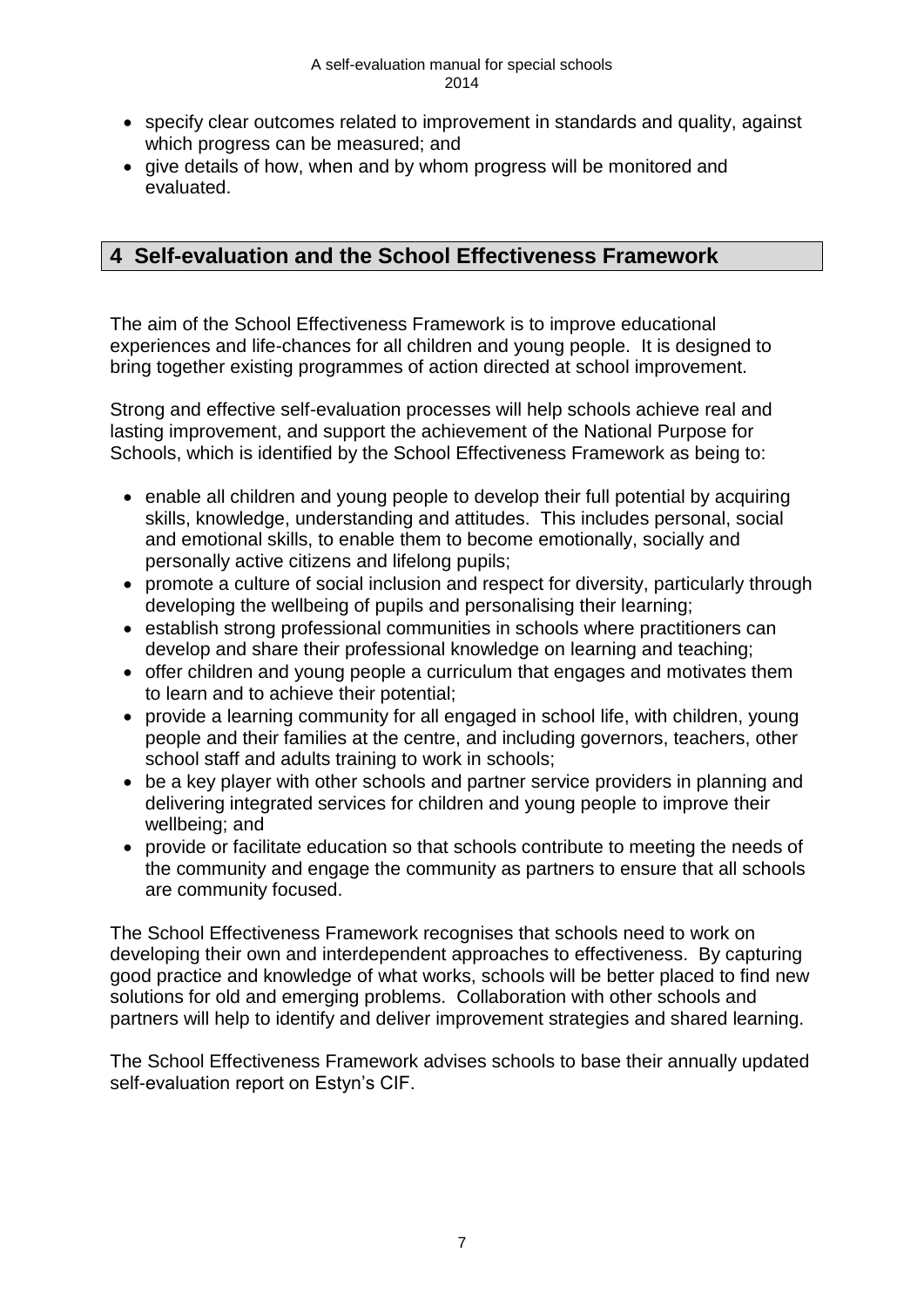## **5 Self-evaluation and the Common Inspection Framework**

The CIF provides comprehensive coverage of the key matters that schools should assess when conducting their self-evaluation. A school's annual self-evaluation report should be based on the CIF. This section of the manual provides questions on each of the quality indicators and aspects of the CIF.

The inspection arrangements recognise that schools have come a long way in developing their skills and experience in self-evaluation and planning for improvement. It is because of this progress that Estyn has taken a more proportionate approach to inspection from September 2010. The starting point for all inspections is the school's evaluation of its own performance. Inspectors do not inspect all aspects of work in depth during a core inspection. They sample evidence to test the school's own evaluation of its work.

## **Key Question 1: How good are outcomes?**

#### **How do we evaluate standards? (CIF 1.1)**

Effective self-evaluation makes judgements in the light of measurable performance data. A rigorous analysis of this data enables schools to identify areas for improvement as well as good features. These analyses may raise some questions but the answers come from within the school.

In evaluating performance in special schools, the main focus should be on achievement rather than attainment. It will not always be possible or appropriate to compare results of attainment for pupils in special schools with national comparative data. However, in some schools, such as those catering for pupils with emotional and behavioural difficulties, it may be appropriate for you to do so. In these cases you should take note of any relevant guidance, such as that in 1.1.1 below.

Schools should evaluate the progress that pupils make to reach targets, especially those set at annual reviews and in individual plans. What is important is to form a view on how far pupils fulfil their potential as learners. Schools should use any data they have to judge how well pupils make progress compared with what might be expected of them.

Special schools do not yet receive the All Wales Core Data Sets from the Welsh Government. The inspectorate will issue further guidance if these materials become available for special schools.

#### **How good are results and trends in performance compared with national averages, similar providers and prior attainment? (CIF 1.1.1)**

In evaluating performance, schools should use a range of different analyses and not concentrate on one particular indicator or one type of analysis.

Evaluations of performance should be made over a period of time, usually three years where this is possible, rather than concentrating solely on performance in a single year. Schools should consider whether performance is improving, declining or fluctuating over time.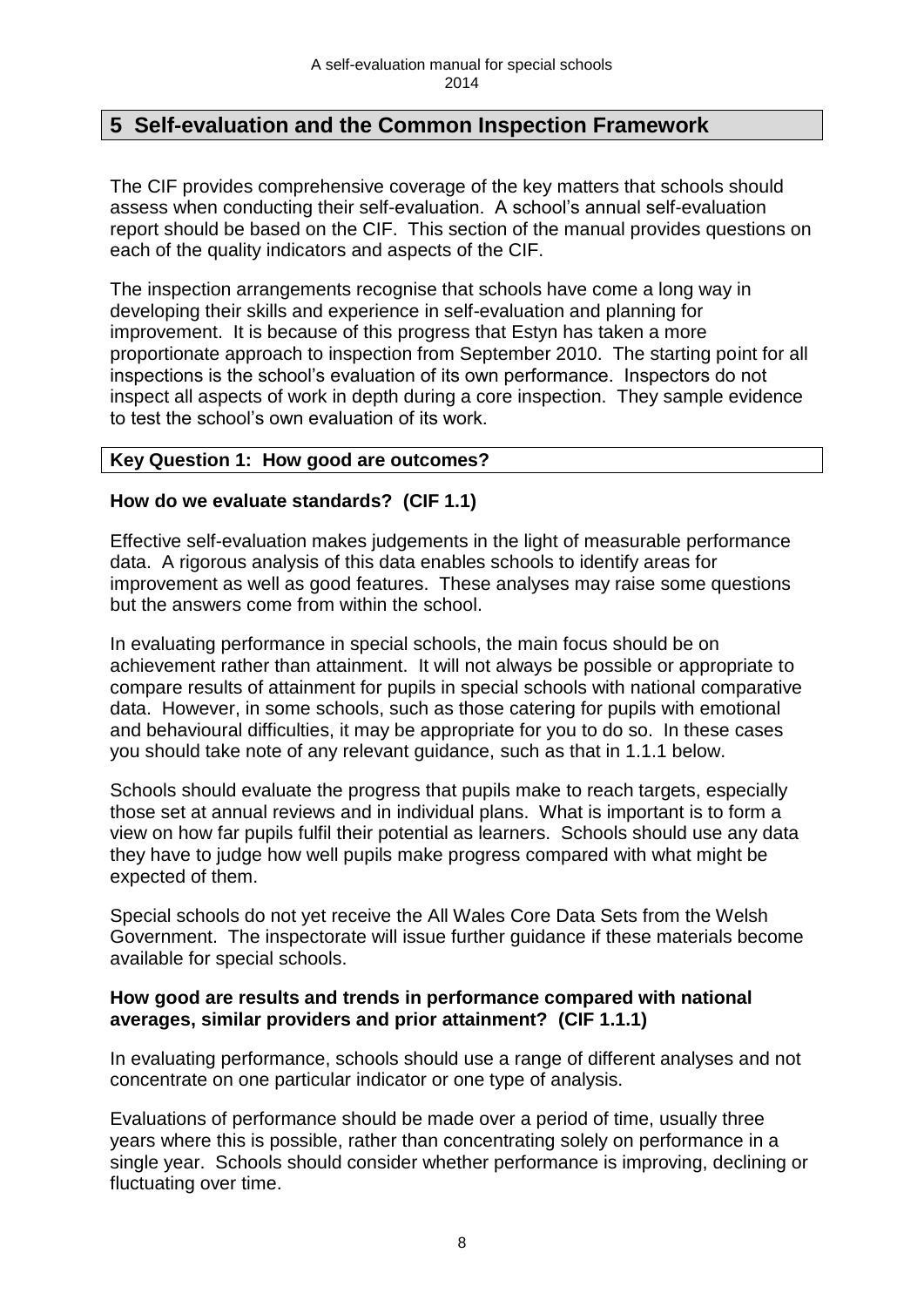It is important to take account of small pupil numbers that may cause results to fluctuate year on year. In addition, analysis of performance should recognise the attainment of pupils who are out of year group and those whose progress has been delayed.

Comparison to national averages where available and appropriate should be used to identify whether a school's rate of progress is better than the national improvement, and to identify relative strengths or areas for development in trends in different indicators.

There is no national benchmark data at present for special schools to enable them to compare attainment in relation to National Curriculum assessments or external examinations with that of pupils with similar needs in similar schools.

Judgements about achievement should take account of pupils' achievements in relation to achieving agreed learning goals. The relative importance of particular learning outcomes for pupils with additional learning needs (ALN) will differ according to the nature and severity of their individual needs.

Judgements should centre on pupils' progress. Schools should evaluate the progress their pupils make from a given starting point, relative to the context in which they learn. These comparisons should take into account value added data and the performance of similar providers using benchmark statistical data where this is available and appropriate.

## **Questions we should consider about results and trends in performance compared with national averages, similar providers and prior attainment**

- As a school are we doing as well as we could be or is there any room for improvement?
- Are we doing as well, or even better, than we were three years ago?
- How well do pupils make progress to reach targets, especially those set at annual reviews and in individual plans? Do pupils make the progress that might be expected of them?
- In which subjects or areas of learning do pupils do best? In which areas do pupils do less well? What could be the reasons for this?
- Are pupils making enough progress from one key stage to another?
- In which learning areas, subjects or performance indicators do pupils do best? In which do they do less well?
- How many of our pupils leave school with recognised qualifications?
- How many of our school leavers are not engaged in education, employment and training?
- How many of our pupils move on to appropriate education, training, other provision or employment when they leave school?

## **How good are the standards of groups of pupils? (CIF 1.1.2)**

Schools should analyse the attainment of particular groups of pupils, including the performance of boys and girls, pupils entitled to free school meals (FSM) and pupils with ALN. The full list of groups of pupils with ALN is included in Annex 6 of the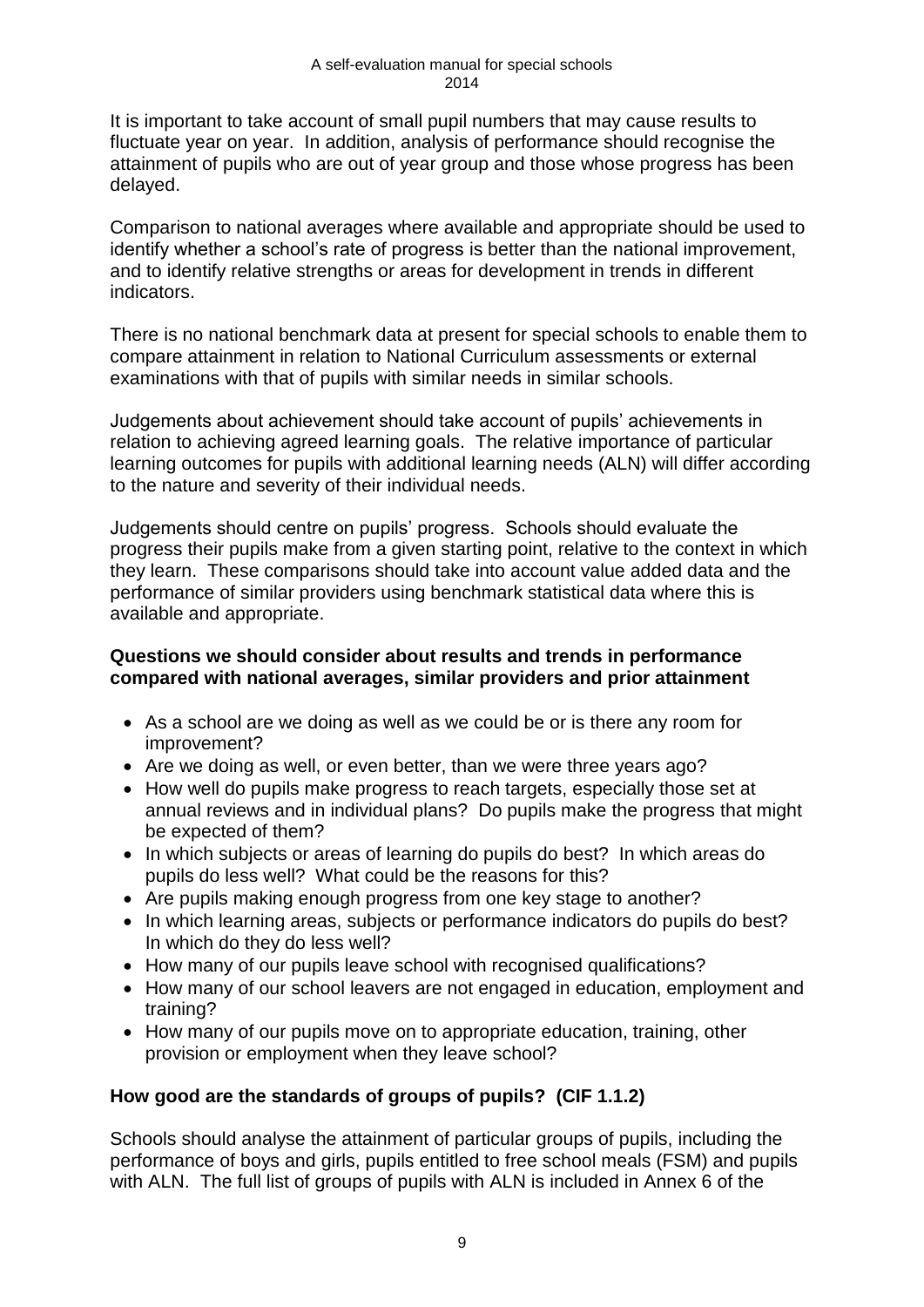inspection guidance handbook. Schools should include those groups which are most relevant to their circumstances but should always include, where relevant, looked after children (LAC) and those with English as an additional language, learners from minority ethnic groups and gyspy and traveller children.

National trends in the difference in performance of boys and girls vary between different subjects and other indicators. A gender gap in performance in a school is only significant if it is greater or smaller than national averages in that subject or performance indicator.

We should consider whether those pupils who are entitled to FSM attain as well as they should. Analysis should include comparing the performance of pupils who are entitled to FSM with those who are not. It should also include a comparison of the performance of pupils entitled to FSM within our school with the performance of such pupils within the family, across the whole of Wales, and, if available, value-added data. We should investigate where the performance of FSM pupils is better or worse than the averages for the family or Wales where the gap between FSM pupils and non-FSM pupils is greater or smaller than the gap for the family or for Wales.

## **Questions we should consider about standards of groups and pupils**

- How well does the performance of FSM pupils compare with that of non-FSM pupils in the school?
- How does any difference in performance between the two groups compare with local or national differences?
- Is the gap between boys' and girls' performance bigger or smaller than we could expect? Is there a consistent pattern or is the gap larger than average in particular subjects or areas of learning?
- Do individuals or particular groups of pupils with ALN achieve agreed learning goals?

## **How good are pupils' achievement and progress in learning? (CIF 1.1.3)**

Aside from using data, evaluation of pupils' achievement and progress should be based on lesson observations, scrutiny of pupils' work and, where possible, discussions with pupils. We should evaluate how well pupils recall previous learning, develop thinking skills, acquire new knowledge, understanding and skills, and apply these to new situations. Where possible, we should evaluate the standards reached by pupils in lessons and judge whether these are appropriate to their age and ability. Judgements on achievement should recognise pupils' progress and development from a given starting point, relative to the context in which they learn. For pupils with ALN, judgements about achievement will be influenced by information about their individual needs and abilities. We should also consider evidence in pupils' individual education plans (IEP's) when making a judgement on the rate of progress of pupils make in relation to their ability.

Over time we should build up an ongoing profile of lesson judgements which comprise one source of evidence on standards. (At the same time we should build up a profile of the quality of teaching.)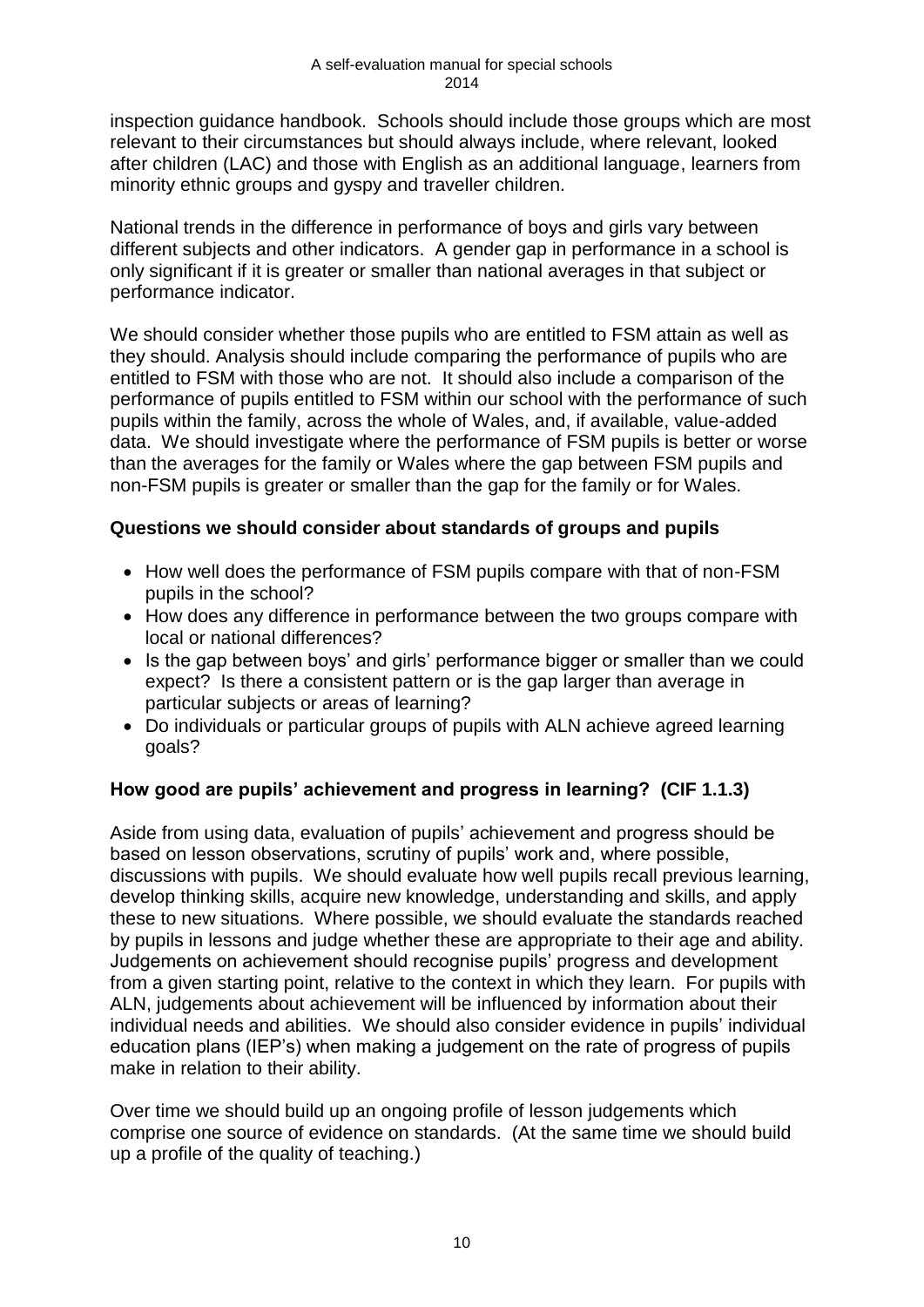Apart from lesson observation we can also evaluate standards through scrutiny of pupils' work, other means of recording pupils' progress and teachers' plans. Questionnaires for pupils, where appropriate, and parents/carers, and listening to the views of pupils, where possible, can also provide some useful information.

## **Questions we should consider about pupils' achievement and progress in learning**

- How well do pupils achieve in lessons?
- Do pupils recall previous learning?
- Do pupils acquire new knowledge, understanding and skills?
- Do pupils apply their knowledge, understanding and skills to new situations?
- Are pupils making the progress expected at their stage of learning?

## **How good are pupils' skills? (CIF 1.1.4)**

In evaluating skills, we need to focus on whether all pupils have the skills in communication, numeracy and information and communication technology (ICT) needed to access the whole curriculum, and how well the wider curriculum itself develops pupils' skills. We should also consider how well pupils are developing their thinking skills across the curriculum. Overall, we need to give most weight to literacy (particularly reading and writing) and numeracy skills. These are likely to have the greatest impact on improving access to all areas of the curriculum. In schools for pupils with the most complex needs, we should give particular consideration to how well pupils develop augmentative and alternative communication skills.

We need to consider any outcomes in:

- skills qualifications;
- GCSE and other accredited courses;
- key stage 3 assessments, where appropriate, in English, Welsh in Welsh-medium schools, mathematics and ICT; and
- where available, results of other relevant assessments, such as those of pupils' reading ability and the outcomes of statutory reading and numeracy tests, where applicable.

## **Questions we should consider about pupils' skills**

- Do all pupils, including those with English as an additional language, have the skills in communication, numeracy and ICT needed to access the whole curriculum?
- Do pupils develop skills well in the wider curriculum?
- If appropriate, do pupils achieve well in skills qualifications?
- Do pupils achieve well in key stage 3 assessments and GCSE and/or other accredited courses in English, Welsh in Welsh-medium schools, mathematics and ICT?
- Do pupils achieve well in the statutory reading and numeracy tests, where applicable, and any other relevant assessments, such as those of their reading ability?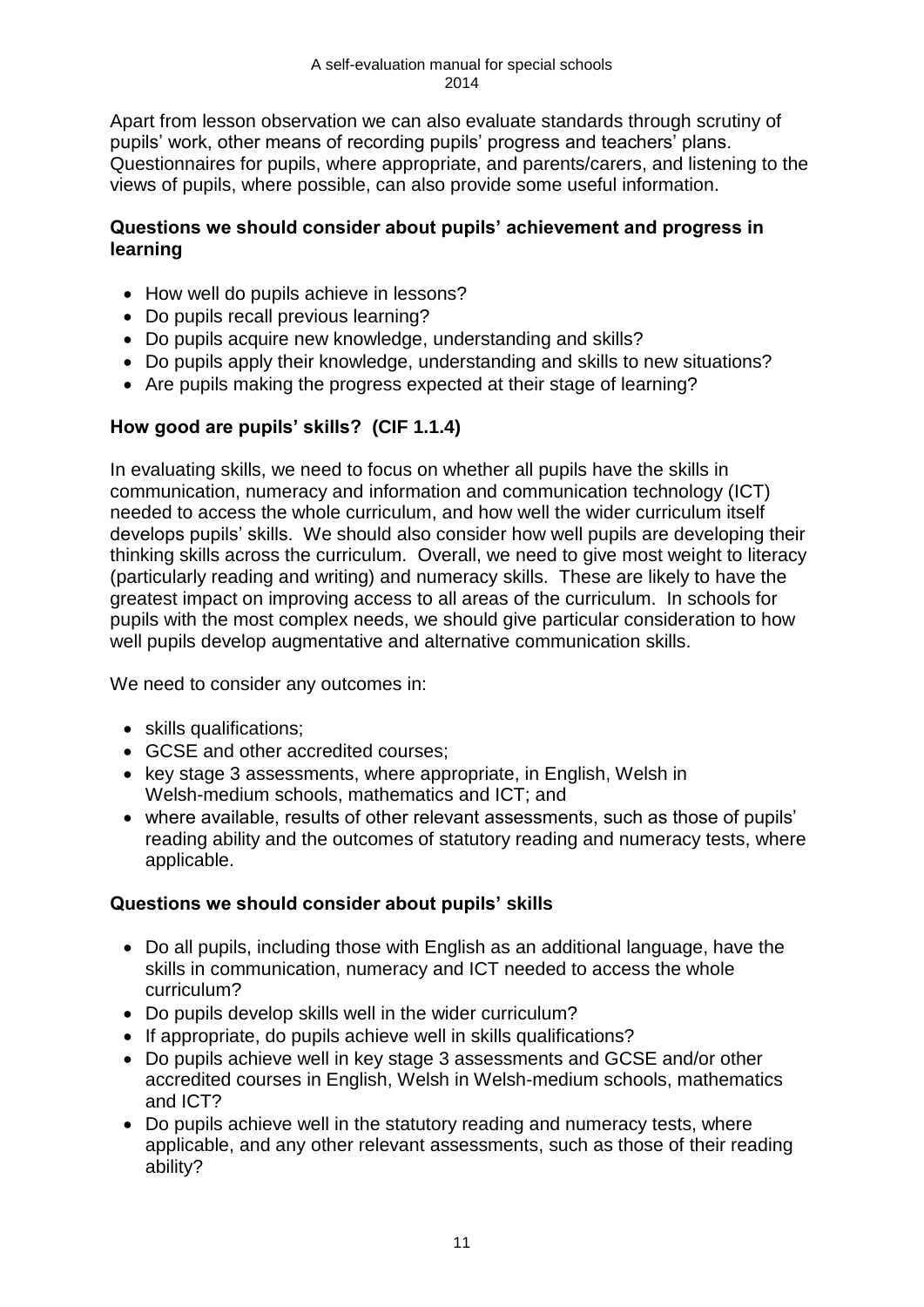#### A self-evaluation manual for special schools 2014

- Do pupils apply their skills, where appropriate, without support?
- Do pupils who are involved in 'catch-up' programmes achieve well?
- Do pupils develop the skills that they need to make a successful transition into further education or training, employment or other provision?

## **How good are pupils' Welsh language skills? (CIF 1.1.5)**

In evaluating pupils' Welsh language skills, we need to take account of the linguistic background and context of our school and the area we serve.

#### **Questions we should consider about pupils' Welsh language skills, where appropriate**

- Do pupils attain well at all key stages, and at post-16, in Welsh, Welsh literature or Welsh second language?
- Do pupils make progress in lessons in Welsh and Welsh second language?
- $\bullet$  Are pupils who are assessed in Welsh first language in the end of key stage 2 teacher assessment also assessed in Welsh first language at the end of key stage 3?

In Welsh-medium schools:

 Do pupils complete their coursework and final assessments in Welsh in the courses they have studied in key stage 4 and in post-16? Do pupils who join the school with little or no knowledge of Welsh achieve well?

In English-medium schools:

- Where appropriate, do pupils gain a recognised key stage 4 qualification in Welsh second language including the Welsh second language full GCSE course?
- Do pupils make progress in using Welsh in different contexts beyond their Welsh lessons, for example in other subjects, during registration periods and assemblies, and in extra-curricular activities?

## **How do we evaluate wellbeing? (CIF 1.2)**

The mental, physical and emotional wellbeing of young people is an essential pre-condition for successful learning. The aspects in this quality indicator are pupils' attitudes to keeping healthy and safe, the extent and quality of pupils' participation and enjoyment in learning, community involvement and decision-making, and pupils' social and life skills.

To evaluate wellbeing, we need to:

- take account of pupils' views wherever possible;
- consider the extent to which pupils participate in learning;
- judge whether pupils make decisions about things that affect their experiences in school; and
- consider whether pupils have the skills needed to improve their own learning, to work with others and to take responsibility for their actions and their work.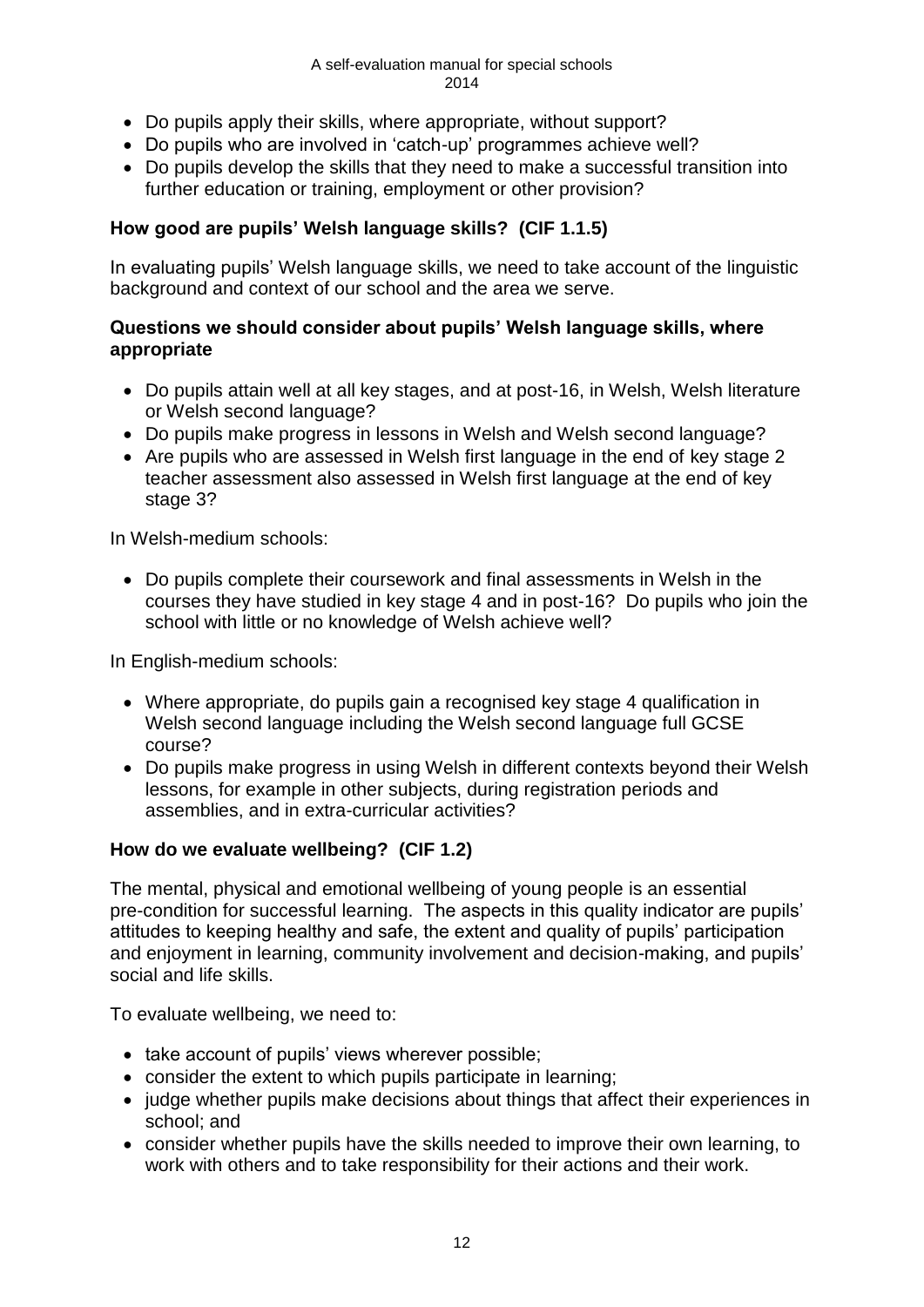We need to obtain evidence about participation and enjoyment in learning, as well as behaviour and attitudes, through lesson observations. There are many other ways of gaining an insight into pupils' views through, for example, questionnaires and interviews with focus groups and the school council. Estyn has produced questionnaires for pupils, that schools can use regularly to identify trends and changes in attitude. The Estyn questionnaires are not the only ones available, and others may be used, especially if we wish to focus on specific issues in detail.

Regular surveys of pupils' views, as well as listening carefully to what pupils have to say in school councils and in similar situations, can provide good evidence for evaluating wellbeing.

Parent questionnaires are more likely to provide evidence on provision rather than outcomes. Even so, they may still provide a useful perspective. The Estyn parent questionnaire, for example, may provide some insight about pupils' health, safety and behaviour, and how well pupils like school.

Although some of the evidence for this quality indicator will depend on pupils' perceptions and lesson observations, there is also some useful outcome data. This includes attendance rates and data associated with behaviour, such as exclusions or referrals to pastoral staff and outside agencies.

## **How good are pupils' attitudes to keeping healthy and safe? (CIF 1.2.1)**

When considering the extent to which pupils feel healthy, we need to assess whether pupils have a secure understanding of how they can become healthy, both through what they eat and the physical activity they undertake.

A useful source of evidence is the numbers of pupils taking up healthy options in school lunches or through their own packed lunches. Another useful source is the numbers engaged in physical activity, for example the numbers that undertake at least two hours of physical activity each week.

When considering the extent to which pupils feel safe, we may look at whether pupils feel free from physical and verbal abuse in school. A systematic and structured review of the incidence of bullying or harassment will help provide some evidence of the extent to which pupils feel safe.

#### **Questions we should consider about pupils' attitudes to keeping healthy**

- How well do pupils understand how they can become healthy, both through what they eat and through physical activity?
- To what extent do pupils take up healthy options in school lunches or through their own packed lunches?
- How many pupils engage in regular physical activity, for example for at least two hours each week?
- Do pupils develop the personal and learning skills that they need to live more independently where possible?

## **Questions we should consider about pupils' attitudes to keeping safe**

To what extent do pupils feel free from physical and verbal abuse in school?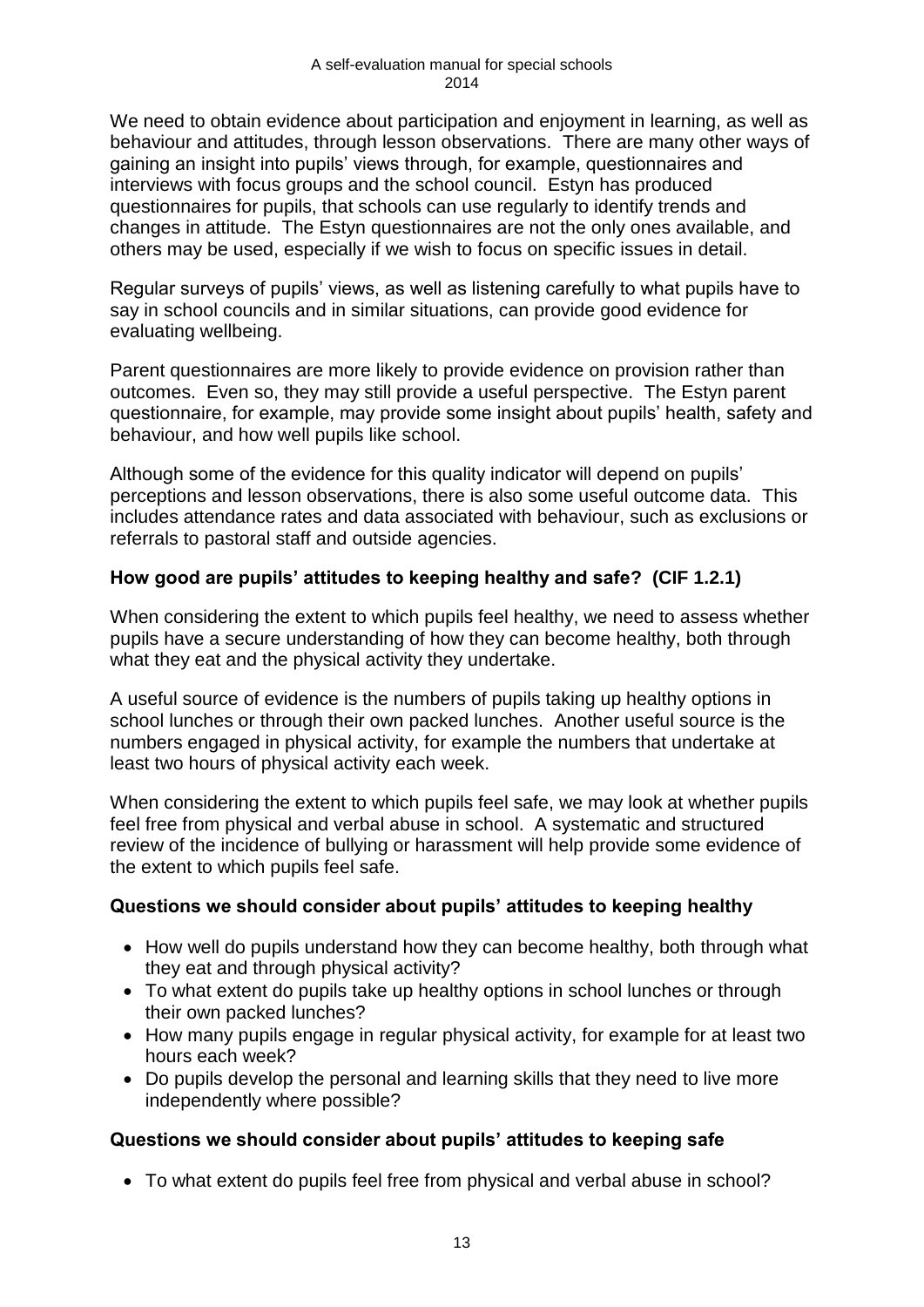Are there incidents of bullying or harassment? Is the number increasing or decreasing over time?

## **How much do pupils participate in and enjoy their learning? (CIF 1.2.2)**

When evaluating participation and enjoyment in learning we need to consider attendance, behaviour and attitudes, and the extent to which pupils have a say in what and how they learn.

When evaluating attendance, we need to consider the overall attendance rate, noting any variations between particular groups of pupils. We should compare attendance rates with national figures and particularly those of similar schools. We can get this data through the All Wales Core Data Set. It may seem appropriate to see how a school performs in relation to national norms, but it is the benchmark against similar schools that should normally guide any evaluations.

We should compare the school's rates of fixed-term and permanent exclusions with national figures and those of similar schools. We could also consider the extent to which pupils with a history of exclusion, in their current or previous school, demonstrate good behaviour and attitudes to learning.

When evaluating behaviour and attitudes, we should consider the extent to which pupils demonstrate good behaviour in lessons and around the school. Observation of pupils' behaviour should be a common feature in the programme of classroom observations. However, we need to make sure that observers are looking for the same things and have common and agreed expectations for behaviour. We should observe whether pupils are considerate and courteous, and relate well to each other and adults. In addition, we should look at pupils' attitudes to learning, in particular their interest in their work, their ability to sustain concentration and how well they engage in tasks.

When evaluating what input pupils have to what and how they learn, we should consider:

- whether pupils' views about what and how they learn are taken seriously;
- how pupils discuss the topics to be covered and help to plan schemes
- of work and activities; and
- whether pupils make choices about how and what they learn.

In looking at this aspect in depth, it is useful to use the Children and Young People's Participation Standards for Wales.

## **Questions we should consider about pupils' attendance**

- How well do overall attendance rates compare with the national figure and similar schools?
- Are there significant variations between particular groups of pupils?

#### **Questions we should consider about pupils' behaviour and attitudes**

- Do pupils demonstrate good behaviour in lessons and around the school?
- Do pupils demonstrate positive attitudes to their learning?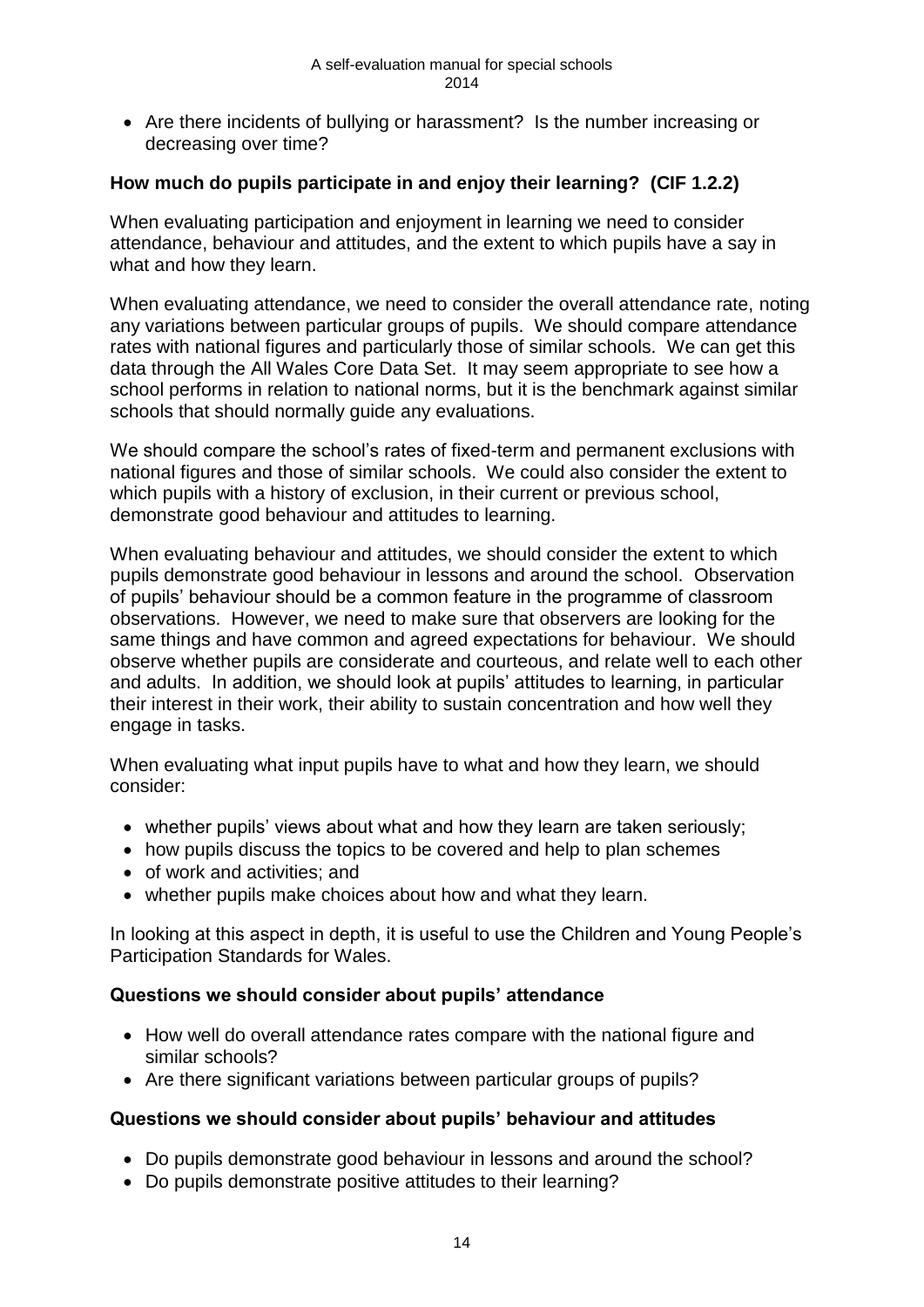- Do rates of fixed-term and permanent exclusions compare well with national figures and those of similar schools?
- Is the trend in the number of referrals for poor behaviour and poor work improving?
- Do pupils with a history of exclusion show good behaviour, attendance and attitudes to learning?

## **Questions we should consider about the input pupils have into what and how they learn**

- To what extent do pupils make choices about how and what they learn?
- Are pupils' views about what and how they learn taken seriously?
- Do pupils discuss the topics to be taught and help to plan schemes of work and activities?

## **What is the extent of pupils' community involvement and decision-making? (CIF 1.2.3)**

We should evaluate the extent to which pupils, including those from different groups, take on responsibilities and play a part in the school and wider community.

We should consider pupils' participation in decision-making, including the effectiveness of the school council. We should judge the extent to which the school council gives pupils an opportunity to be involved in decision-making, gives them responsibility and makes them feel valued. It is useful to check the impact of the school council and to see whether there is a track record of significant change as a result of the work of the council. Although pupils on school councils usually have a role in promoting environmental issues and healthier lifestyles, they are less involved in activities concerned with inclusion such as anti-bullying campaigns and bullying control systems.

In addition to the school council, we should also consider the extent to which all pupils, including those from different groups, are involved in making decisions about their life in school. There may be a range of mechanisms that allow this to happen and the key task is to see whether all pupils genuinely feel that they can contribute.

## **Questions we should consider about community involvement and decision-making**

- To what extent do pupils take part in extra-curricular activities, such as school plays, music and sports?
- How often do pupils take part in activities in the community outside the school, or participate in fund-raising for charities?
- Do many pupils volunteer to help with school events?
- To what extent are pupils involved in discussions about learning and teaching, and what impact does this have?
- Are all pupils, including those from different groups, involved in making decisions about their life in school, for example through promoting environmental issues and healthier lifestyles?
- Are pupils involved in influencing policy development, such as by helping to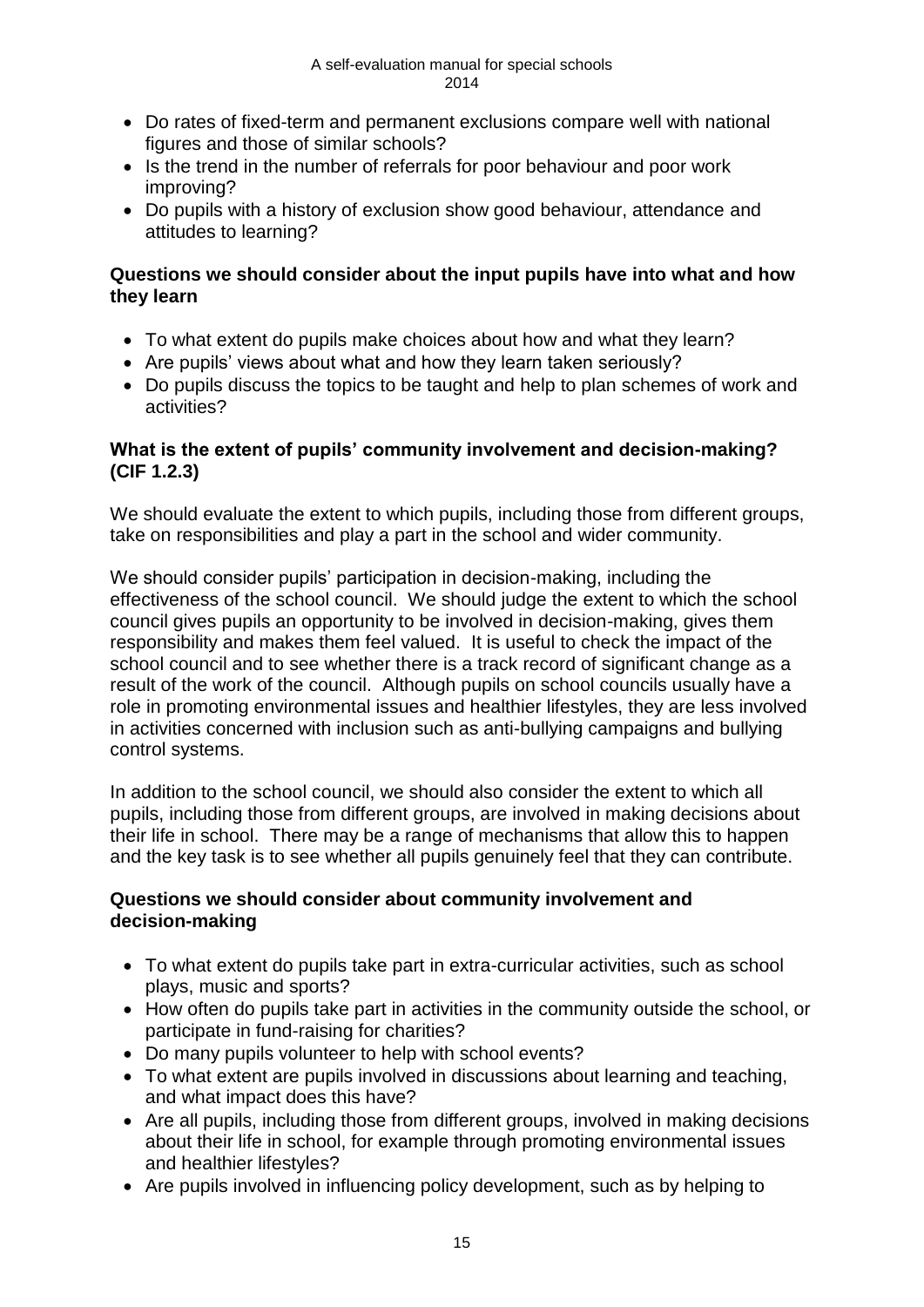prepare the school improvement plan or appointing new staff members, where applicable?

- Are there structures to ensure good liaison between school council and the governing body or management committee?
- Are pupils involved in school self-evaluation?
- Does the school council have an impact? Does it have a track record of success as a result of its work?
- Has the school council been given the opportunity to nominate two representatives to be associate pupil governors on the governing body or management committee, where applicable?

## **How good are pupils' social and life skills? (CIF 1.2.4)**

When evaluating pupils' social and life skills, we need to consider how well pupils show respect, care and concern for others, and whether they take on responsibility for their actions and their work. We should also consider the emotional skills of pupils, including their self-confidence and self-esteem.

In addition, we should examine whether pupils have the skills needed to improve their own learning, to work with others, to solve problems and to develop their thinking to move on to the next stage of learning. We should consider how well they are prepared for life and work outside school.

## **Questions we should consider about pupils' social and life skills**

- How well are pupils prepared for life and work outside school?
- Do pupils show respect, care and concern for others?
- To what extent do pupils take responsibility for their actions and their work?
- How well developed are the emotional skills of pupils, including their self-confidence and self-esteem?
- Do pupils have the skills needed to improve their own learning, work with others, solve problems and develop their thinking to move on to the next stage of learning?

## **Key Question 2: How good is provision?**

This section includes important aspects of provision, including the curriculum, teaching and assessment, care support and guidance, and the learning environment. The focus here should not only be on the quality of the provision but also on the impact of provision on pupils' standards and wellbeing. The function of the school's provision is to help make standards and wellbeing as good as they can be.

## **How do we evaluate learning experiences? (CIF 2.1)**

As schools we are free to organise and deliver the curriculum in the way that best suits their circumstances and needs, as long as we cover statutory requirements such as the Framework for Children's Learning for 3 to 7-year-olds in Wales, the National Curriculum and religious education. The main issue in evaluating the curriculum is how well its organisation and delivery meet the needs of pupils. The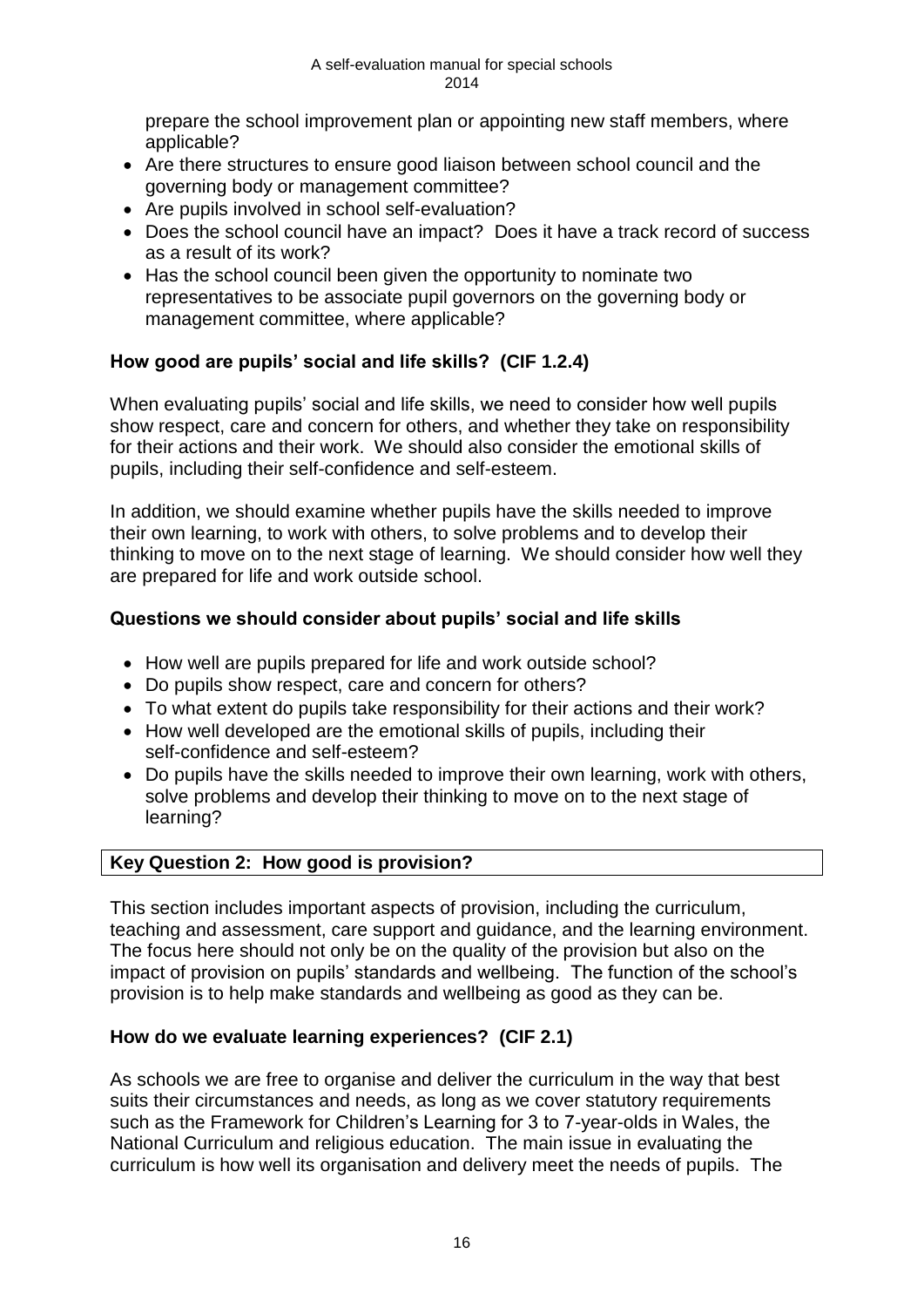curriculum should be co-ordinated to ensure that the programme is appropriate for individual pupils and fulfils the requirements of government guidance.

It is worth examining carefully the arrangements for grouping pupils through arrangements such as setting or mixed-ability grouping. In particular it is a good idea to look at the impact of any gender imbalance, or over-large or exceptionally small classes and withdrawal groups.

It is not just the curriculum as shown on the timetable that we should consider. We should also look at the nature and extent of out-of-school learning, including sports, clubs, visits, special events, links with the community and other extra-curricular activities. It is important to consider the effectiveness of arrangements for delivering these and how they cohere with mainstream curriculum planning.

## **How well do we meet the needs of pupils, employers and the community? (CIF 2.1.1)**

## **Questions we should consider about how well we meet the needs of pupils, employers and the community**

- To what extent does the curriculum allow pupils to receive learning experiences that are engaging, challenging and stimulating?
- What is the effect of our systems for grouping pupils, taking account of gender balance and class sizes?
- If withdrawal classes are used in particular year groups or subjects, what is the impact on pupils' learning experiences?
- If any pupils are disapplied from aspects of the National Curriculum, do they have access to an appropriate and balanced curriculum?
- Does the curriculum build appropriately on pupils' knowledge, understanding and skills as they move between key stages?
- Are courses equally accessible to all, and are any constraints on pupils' choices in their best interests?
- Do pupils have access to appropriate qualifications that meet their interests, abilities and learning styles?
- Do we provide opportunities and pathways that enable pupils to access a range of formal, non-formal and informal elements?
- Does the key stage 4 and post-16 curriculum link with the local curriculum in relation to the 14-19 Learning Pathways and the Learning and Skills (Wales) Measure (2009)?
- Are we successful in overcoming barriers to pupils' learning?
- Where appropriate, are work-focused experience and community participation parts of the learning core in our curriculum?
- Do out-of-school learning and extra-curricular activities impact on pupils' experiences and learning?

## **How well do we provide for skills? (CIF 2.1.2)**

## **Questions we should consider about how well we provide for skills**

To what extent do learning activities across the curriculum meet pupils' needs in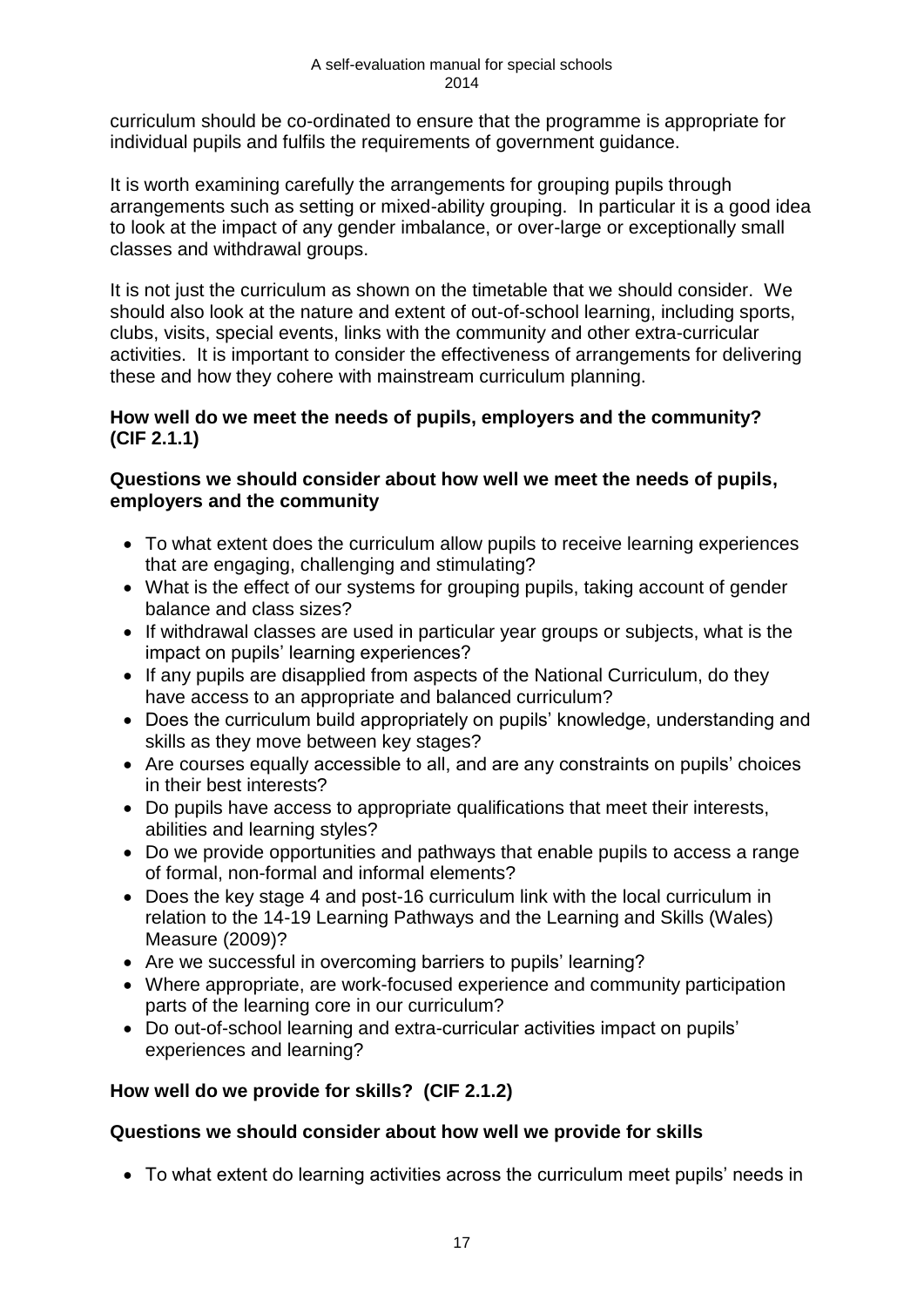gaining and using skills, particularly the literacy skills of reading and writing and pupils' numeracy skills?

- Do we make sure pupils' development of skills takes place equally well in Welsh and/or English?
- Is the provision for skills properly co-ordinated so that there is coherence in pupils' experiences across the curriculum?
- Is the provision for skills monitored and evaluated across the curriculum?

## **How well do we provide for the Welsh language and the Welsh dimension? (CIF 2.1.3)**

## **Questions we should consider about how well we provide for the Welsh language and the Welsh dimension**

- To what extent does our provision for Welsh language development enable pupils to achieve good standards, taking account of the linguistic background and context of the school?
- How well do we reflect Welsh Government policy, objectives and quidelines as identified in documents such as 'Out Language: Its Future', 'Iaith Pawb' and the Welsh-medium Education Strategy?
- How well do we follow the local authority language policy?
- How aware are our pupils of the advantages of learning Welsh and becoming increasingly bilingual?
- Where appropriate, do we encourage pupils to aim for and achieve qualifications in Welsh?
- How well do we contribute to pupils' knowledge and understanding of the cultural, economic, environmental, historical and linguistic characteristics of Wales?

## **How well do we provide education for sustainable development and global citizenship (ESDGC)? (CIF 2.1.4)**

## **Questions we should consider about how well we provide for ESDGC**

- How well do we ensure that ESDGC occurs in individual subjects and across the curriculum as a whole?
- To what extent do we give pupils opportunities to develop ESDGC through extra-curricular work and projects?
- How well do we measure the impact of ESDGC?
- As a schools, do we act sustainably?
- Do we enable pupils to recognise the importance of taking individual responsibility and action to make the world a better place?
- Do we enable pupils to gain an appropriate level of awareness and understanding about sustainable development, and the knowledge, understanding, skills, attitudes and values necessary to become a global citizen?

## **How do we evaluate teaching? (CIF 2.2)**

High-quality teaching is the foundation on which effective educational performance is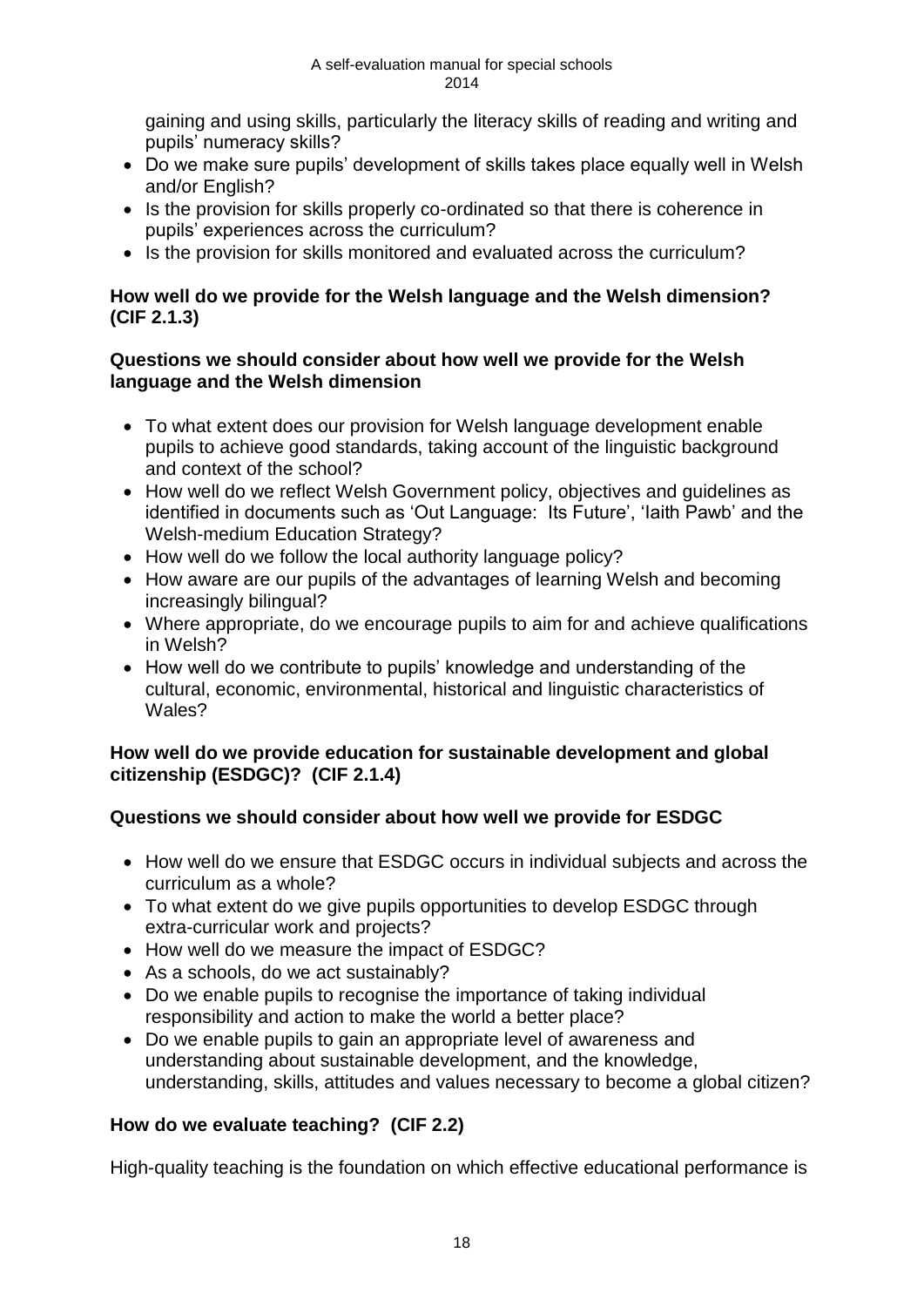built, enabling pupils to acquire knowledge, understanding and skills.

Monitoring and evaluation of the quality of teaching are central to judging the effectiveness of the quality of education and training. This process needs to centre on classroom observation. Evaluation of the information on standards may lead to judgements about what is going well and not so well, but it is only through classroom observation that a school will find out the reasons why. The observation and evaluation of teaching should be based on clear and well-understood criteria. The key task in judging the quality of teaching is the impact it has on the standards achieved. It should not focus on the use of a particular process in isolation from its impact. Similarly, when scrutinising assessment, the focus should be on what impact it has on learning.

## **How well do we evaluate the range and quality of teaching approaches? (CIF 2.2.1)**

## **Questions we should consider about the range and quality of teaching approaches**

- Do we have high enough expectations of all pupils?
- Do our teachers have good, up-to-date subject knowledge?
- Do teachers plan effectively and have clear objectives for taught sessions and other learning experiences?
- Do teachers have a range of teaching and training methods and resources to interest pupils and to stimulate and to challenge them to achieve highly?
- Are we consistent in our use of approaches to communication such as the use of technology, and or signs and symbols?
- Are we successful in providing demanding work to meet the needs of all pupils, for example those with ALN?
- Do we provide good language models for pupils?
- Do we establish good working relationships that foster learning?
- Do we manage pupils' behaviour effectively?
- Do we use learning support staff effectively?

#### **How well do we raise pupils' achievement through assessment of and for learning? (CIF 2.2.2)**

#### **Questions we should consider about how well we assess**

- Do pupils regularly review their own learning, understand their progress and contribute to setting their own learning targets?
- Do we use different forms of feedback effectively to inform pupils about their learning?
- Are we consistent in the quality and amount of feedback given to pupils?
- Do we encourage pupils to take note of feedback?
- Do we make sure that assessments are valid and reliable?
- How well does the assessment process inform future planning?
- How well do we analyse assessment findings, including National Curriculum assessments and the outcomes of the national reading and numeracy tests?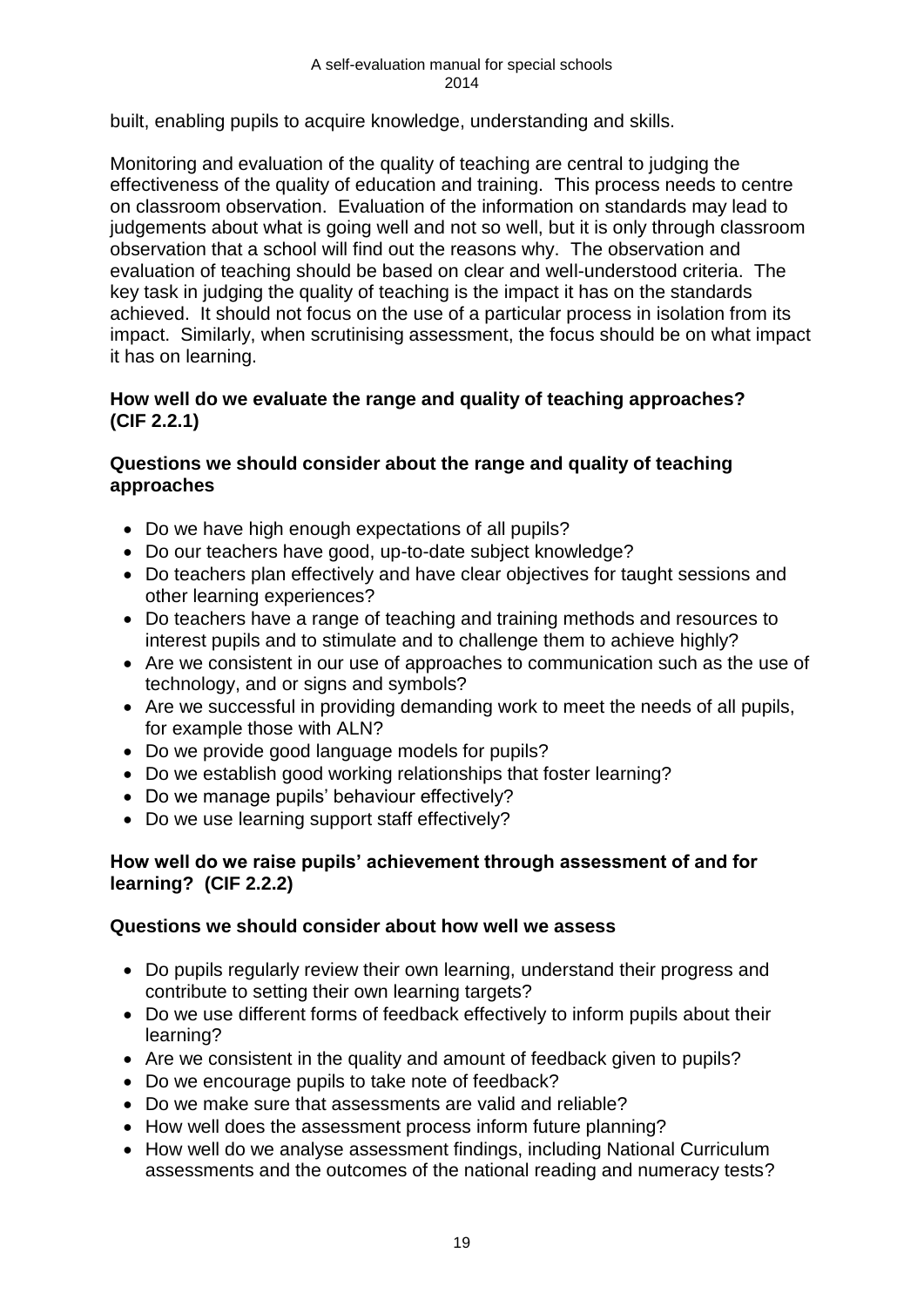- Do we maintain clear, systematic, manageable and useful records on each pupil? Do we use records to effectively track pupils' progress, compare outcomes with benchmarks and intervene in individual cases if necessary?
- Do we produce reports on pupils that are clear, consistent and informative, and set out areas for improvement?
- Do we enable pupils to contribute to the contents of reports, where appropriate?
- Do parents/carers understand assessment procedures and have access to records and reports relating to their children?
- Do we encourage parents/carers to respond to reports on progress?

## **How do we evaluate care, support and guidance? (CIF 2.3)**

The focus here should be on the impact of care, support and guidance on pupils' standards and wellbeing rather than merely on the procedures and arrangements.

It is vital that any evaluation of care, support and guidance looks at the extent to which the arrangements have a beneficial effect on vulnerable pupils. It is also important to keep in mind that there should be a clear link between any judgements made about care, support and guidance, and judgements about standards and wellbeing.

## **How well do we meet the provision for health and wellbeing, including spiritual, moral, social and cultural development? (CIF 2.3.1)**

## **Questions we should consider about how well we provide for health and wellbeing**

- Do we have appropriate and effective policies and arrangements for promoting healthy living and pupils' emotional and physical wellbeing? How well do we support pupils to achieve these?
- Do we help pupils to manage their feelings and develop self-awareness and self-respect?
- How well do we encourage pupils to be healthy and provide for their physical development by ensuring they consider their nutrition, exercise, personal hygiene, safety and healthy choices?
- Do we meet the requirements of the healthy eating and drinking measure?
- Do we consider the views of pupils and parents/carers often enough?
- Does our provision for education about sex and relationships and about substance misuse support pupils' development and understanding?
- Do we have suitable arrangements to report health and safety issues?
- Do we have effective arrangements for dealing with discrimination, harassment and bullying?
- Does our anti-bullying policy include how we prevent and eliminate sexism, racism and intolerance of diversity?
- How well do we implement our anti-bullying policy and how aware are all of our staff, pupils and parents of this policy?
- Is our personal and social education provision effective and well-delivered, and do pupils benefit enough from it?
- How well do we help pupils to improve their own learning and work with others?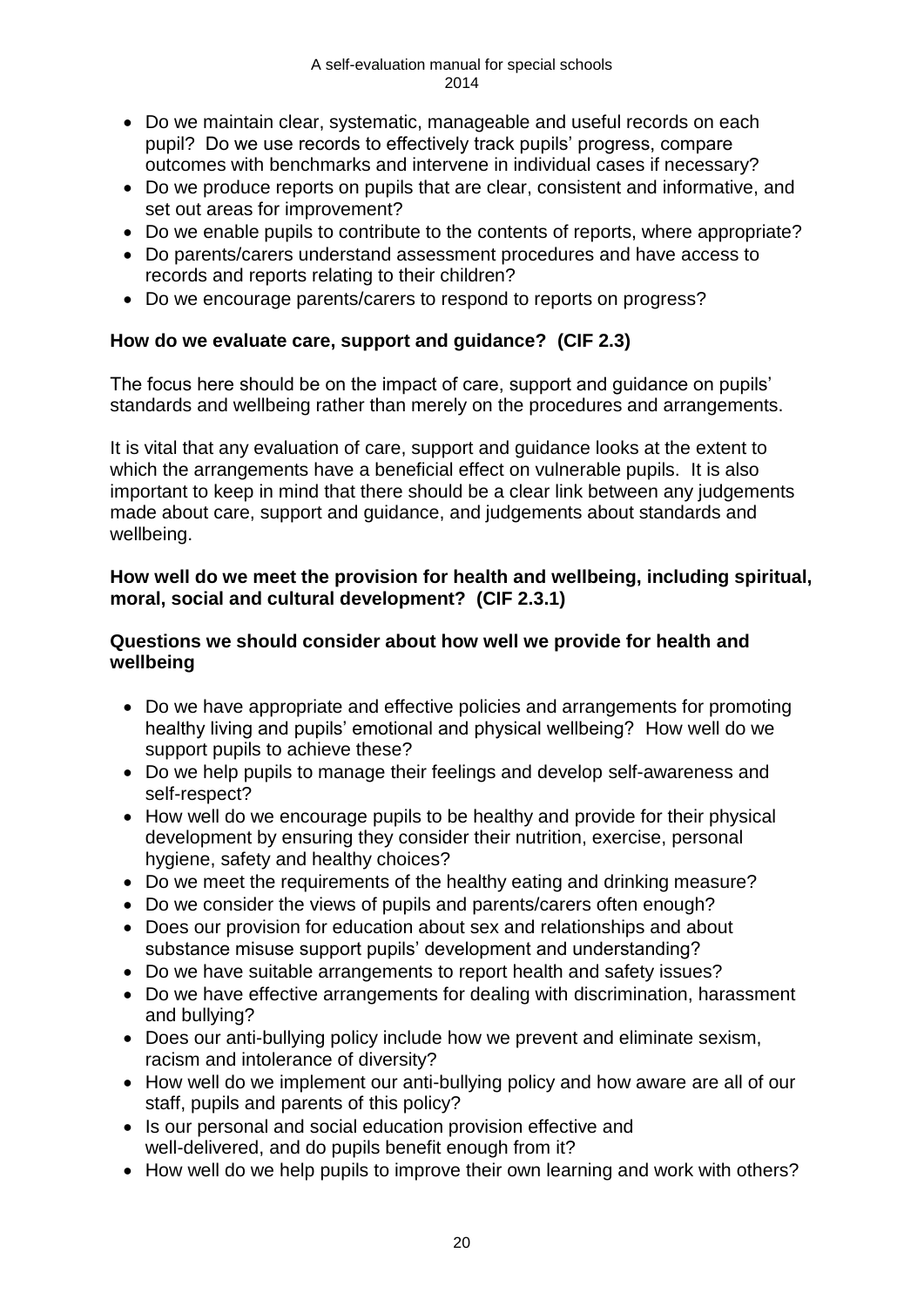#### A self-evaluation manual for special schools 2014

- Do our pupils enjoy life in school?
- How effectively do we promote good behaviour and attendance?
- How well are policies to promote good behaviour and prevent exclusions clearly understood by all pupils, parents/carers and staff, and how consistently are they applied?

#### **Questions we should consider about how well we provide for spiritual, moral, social and cultural development**

- Do we encourage our pupils to develop a sense of curiosity through reflection on their own and other people's lives and beliefs, their environment and the human condition?
- Do we consider life's fundamental questions with reference to the teachings and practices of religions as well as from pupils' own experience and viewpoint?
- Do we foster values such as honesty, fairness and respect for truth and justice?
- Do we promote principles that help pupils to distinguish right from wrong?
- Do we encourage pupils to take responsibility, show initiative and develop an understanding of living in a community?
- Do pupils learn how to relate to others and take responsibility for their own actions?
- Do we have processes for pupils to discuss and agree group rules?
- Do our pupils contribute to decision-making in the school?
- Do we contribute well to the local community, including through regular extra-curricular activities?
- Do we encourage pupils to engage with the arts, sports and other cultural activities through their studies and extra-curricular activities?

## **Questions we should consider about how well we provide for collective worship**

- Do our acts of collective worship contribute effectively to pupils' spiritual, moral, social and cultural development?
- Do our acts of collective worship meet statutory requirements?

## **How well are pupils supported with specialist services, information and guidance? (CIF 2.3.2)**

#### **Questions we should consider about how well our pupils are supported with specialist services, information and guidance**

- Do we provide pupils with individual support on educational and other issues?
- Do we provide access to a wide range of information for pupils?
- How well do we fulfil our responsibilities for quidance?
- Do we enable pupils to make use of professional support both from within the school and from specialist services?
- Do we liaise effectively with specialist agencies such as the police, health, psychological, counselling and social services?
- Does the quality of guidance and advice help pupils, students and parents/carers make choices about courses in key stage 4 and post 16 and, where there are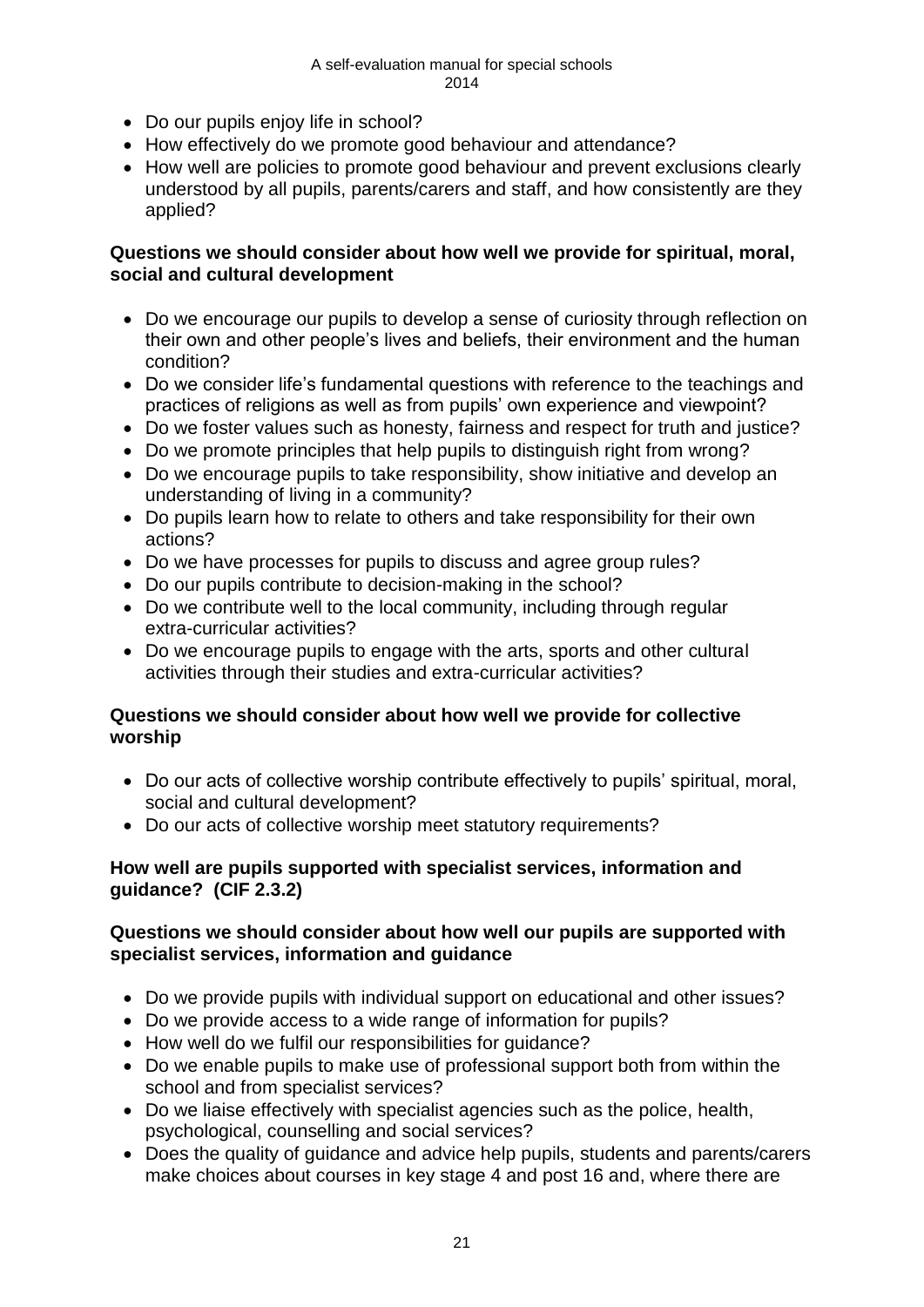choices available, in key stage 3?

- Does the quality of information provided to pupils and parents/carers in course handbooks and other materials provide appropriate guidance?
- Do we ensure that we have effective arrangements to ensure that all pupils, where appropriate, receive their basic entitlement to guidance from an impartial learning coach?
- Do we provide good impartial advice to pupils on careers or moving on to other provision?
- Do we consider the overall coherence and effectiveness of the provision for personal and specialist support?

## **How good are our safeguarding arrangements? (CIF 2.3.3)**

## **Questions we should consider about our safeguarding arrangements**

- Are our arrangements for safeguarding children and/or vulnerable adults appropriate and do we comply with best practice?
- Do we identify children in need or at risk of significant harm by maintaining a record of the suitability of the staff and having appropriate arrangements for child protection?
- Do our policies and procedures ensure that all staff are trained, that they respond and comply with our safeguarding arrangements and promote safe practices and a culture of safety?
- How secure are the school buildings and site?
- Does our policy set out:
	- $\overline{\phantom{a}}$  the names senior member of staff's responsibilities for dealing with child protection and safeguarding issues, and for providing advice/support to other staff;
	- $\overline{\phantom{a}}$  the designated governor's responsibilities for child protection and safeguarding;
	- $\lambda$  clear procedures that reflect the current regulations; and
	- $\overline{\phantom{a}}$  arrangements for training?
- How well do we promote the prevention and elimination of oppressive behaviour including bullying, sexism and racism?
- Are our policies and procedures effective in dealing with specific instances of discrimination or oppressive behaviour?
- Do we have effective recruitment, disciplinary and reporting arrangements to ensure the suitability of staff and volunteers, and do our arrangements meet legal requirements?
- Do we have appropriate policies, procedures and reporting arrangements in relation to physical interventions and withdrawal?

## **How well do we meet the needs of pupils with ALN? (CIF 2.3.4)**

#### **Questions we should consider about how well we meet the needs of pupils with ALN**

- Do we have effective arrangements for the identification and monitoring of ALN?
- Do our pupils with ALN receive the short-term or long-term support that they need?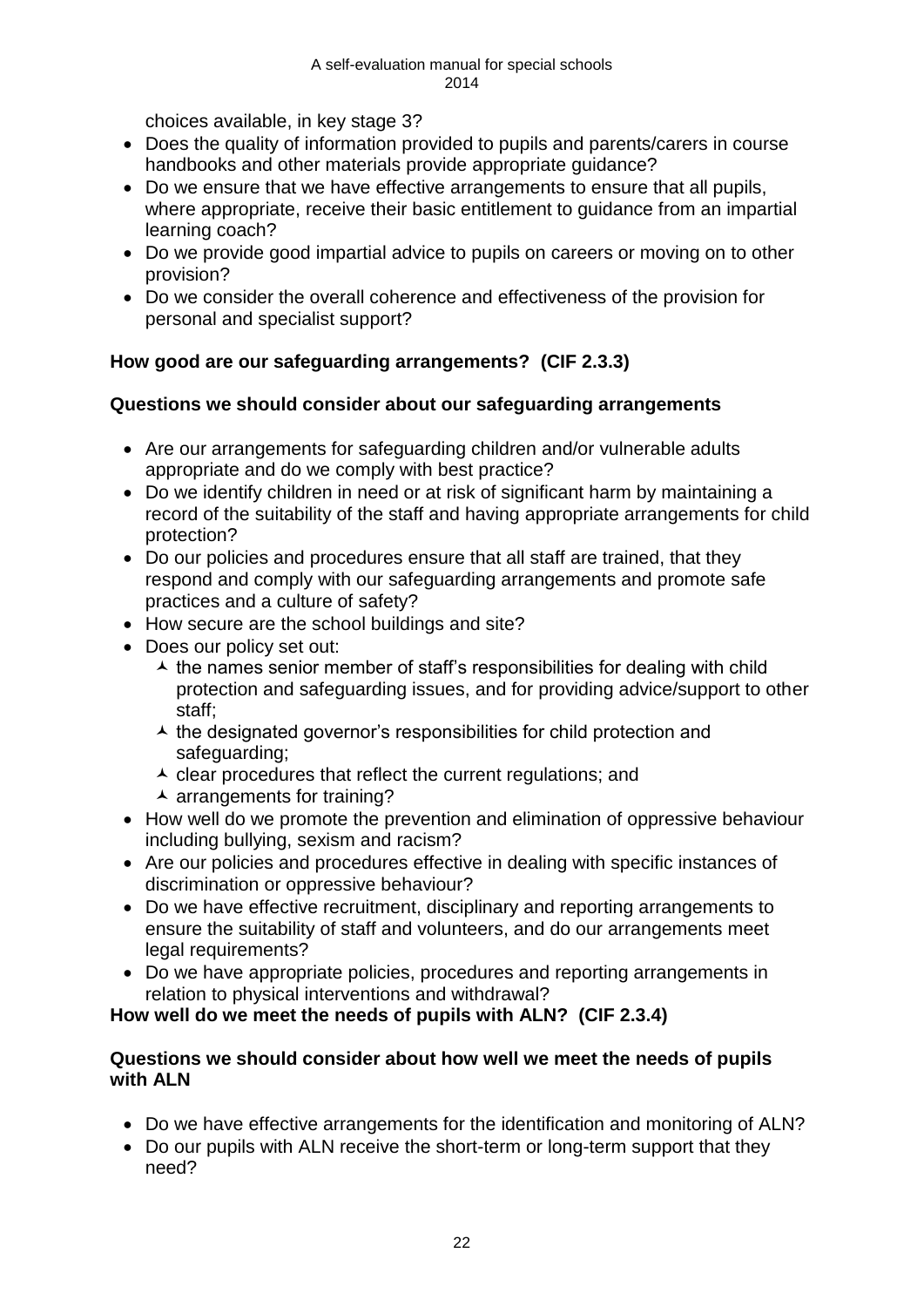- Do we offer pupils with ALN access to all areas of the curriculum, including the subjects of the National Curriculum unless disapplication is specified in individual statements?
- Do grouping and support systems meet the range of pupils' needs without adversely affecting the breadth, balance and continuity of the pupils' curriculum?
- Do we integrate, support and provide for pupils with ALN within mainstream classes and in special groups, so that they can achieve appropriate standards?
- Does the quality of support for pupils help them achieve the objectives set in individual education plans?
- How well do we support pupils with emotional and behavioural difficulties, including the appropriateness of 'time out' arrangements?
- Do we conduct regular reviews of progress, including annual reviews?
- Do our assessment, recording and reporting procedures satisfy statutory requirements?
- Do we consult parents/carers regularly?
- Do we evaluate the adequacy and usefulness of contributions from learning support assistants, support teachers, educational psychologists, medical, paramedical and nursing specialists, and other external agencies?

## **How do we evaluate the learning environment? (CIF 2.4)**

We need to provide a learning environment that helps pupils to succeed as well as they can. To be fully effective, our school needs to be an inclusive community in which pupils receive equal access to all areas of the school's provision. In effective schools, there is a clear emphasis on recognising, respecting and celebrating diversity.

It is also important that a school has enough good quality resources and accommodation that are well matched to pupils' learning needs. In addition, the accommodation needs to be well-maintained.

## **How well do we evaluate the ethos, equality and diversity of our school? (CIF 2.4.1)**

## **Questions we should consider about our ethos and provision for equality and diversity**

- Have we established a school ethos that is inclusive and contributes towards community cohesion? Do we take into account and value the diversity of pupils' backgrounds and act appropriately on this information?
- Do we offer equal access to the curriculum and challenge stereotypes in pupils' attitudes, choices, expectations and achievements?
- Do we analyse and where appropriate address gender gaps in subjects? Do we develop tolerant attitudes and ensure that all pupils and staff are free from harassment?
- Do we take reasonable steps to ensure that current and prospective pupils with disabilities do not suffer less favourable treatment in school or in respect of admissions and exclusions?
- Do we have a well-understood equality scheme that promotes equal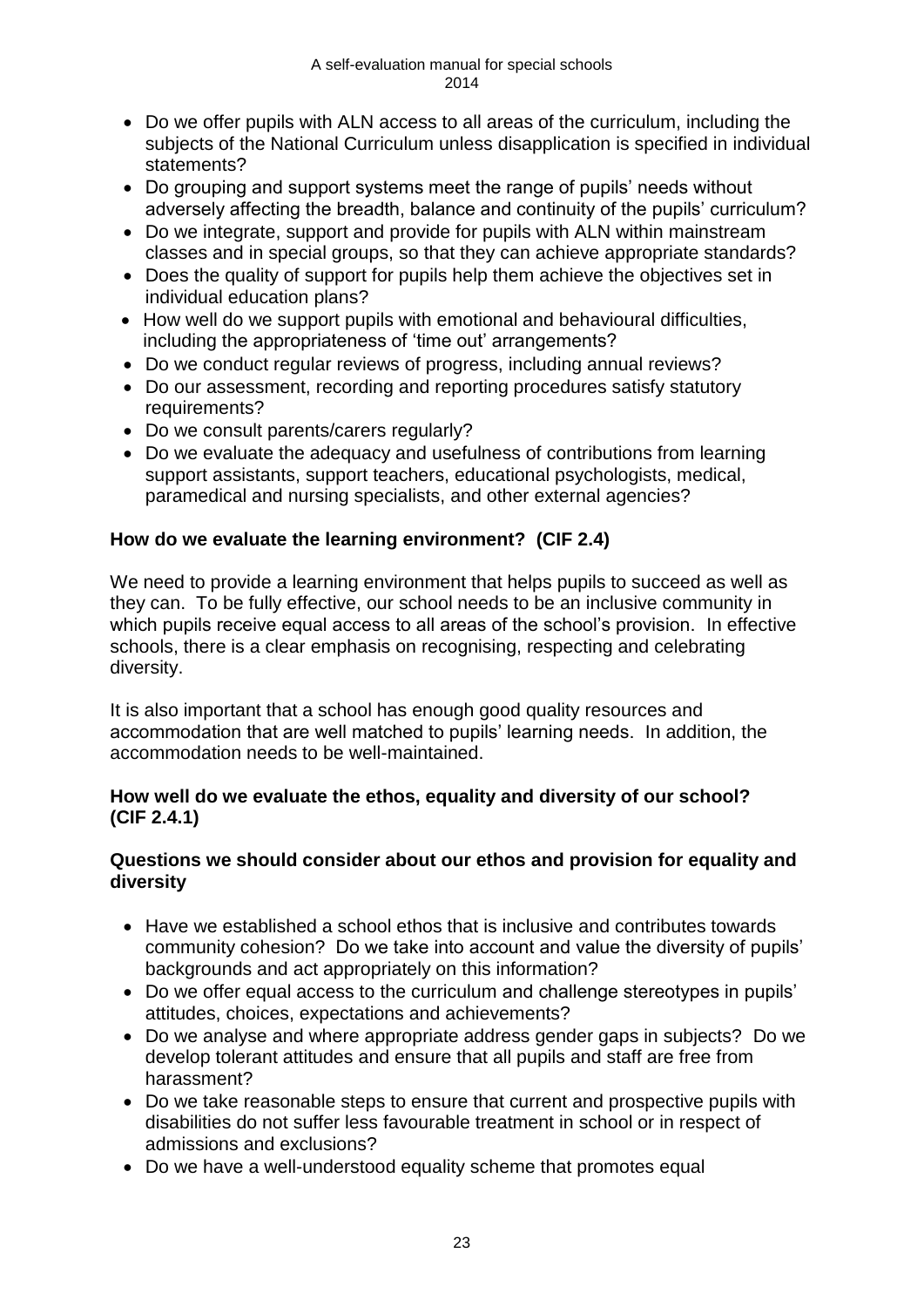opportunities and human rights? Does our policy meet statutory requirements? Do we have an action plan that ensures delivery of the policy?

- Do we provide appropriate equality training for staff?
- Do we monitor and effectively address any related issues or complaints that arise?

## **How well do we ensure that the physical environment is appropriate for pupils' needs? (CIF 2.4.2)**

#### **Questions we should consider about whether our physical environment is appropriate for pupils' needs**

- Are resources well matched to pupils' needs?
- Does the accommodation provide a stimulating and well-maintained learning environment to support teaching and learning?
- Is the accommodation sufficient for the number of pupils and the activities offered?
- Are the toilet and changing facilities appropriate for pupils' needs?
- Are the buildings and grounds maintained appropriately?

## **Key Question 3: How good are leadership and management?**

Leadership is concerned with:

- building and co-ordinating a team whose members have a common purpose;
- encouraging individuals to contribute to the common purpose; and
- developing a capacity to reflect critically on what is being done and how it can be improved.

The most crucial and central role is played by the headteacher. Any evaluation of that role needs to focus on how effective he or she is in those aspects of the school's work which bear most directly on improving provision, standards and wellbeing.

Effective school leadership also involves building distributed leadership and ensuring that staff with leadership and management roles make an important contribution.

It ensures that staff understand and are committed to their job descriptions. Staff need to focus on how their work in their role can lead to improvements.

Effective school leadership also ensures that pupils are properly encouraged and supported to become involved in decision-making on issues that affect their learning and wellbeing.

Successful leadership enables staff, governing bodies and pupils to be involved in the formulation of aims, values and policies, and in the procedures which arise from them. Successful leadership teams work effectively together and have a shared commitment to excellence.

#### **How do we evaluate the effectiveness of our leadership? (CIF 3.1)**

When thinking about strategic direction, we need to consider the extent to which we have clear aims, strategic objectives, plans and policies that are focused on meeting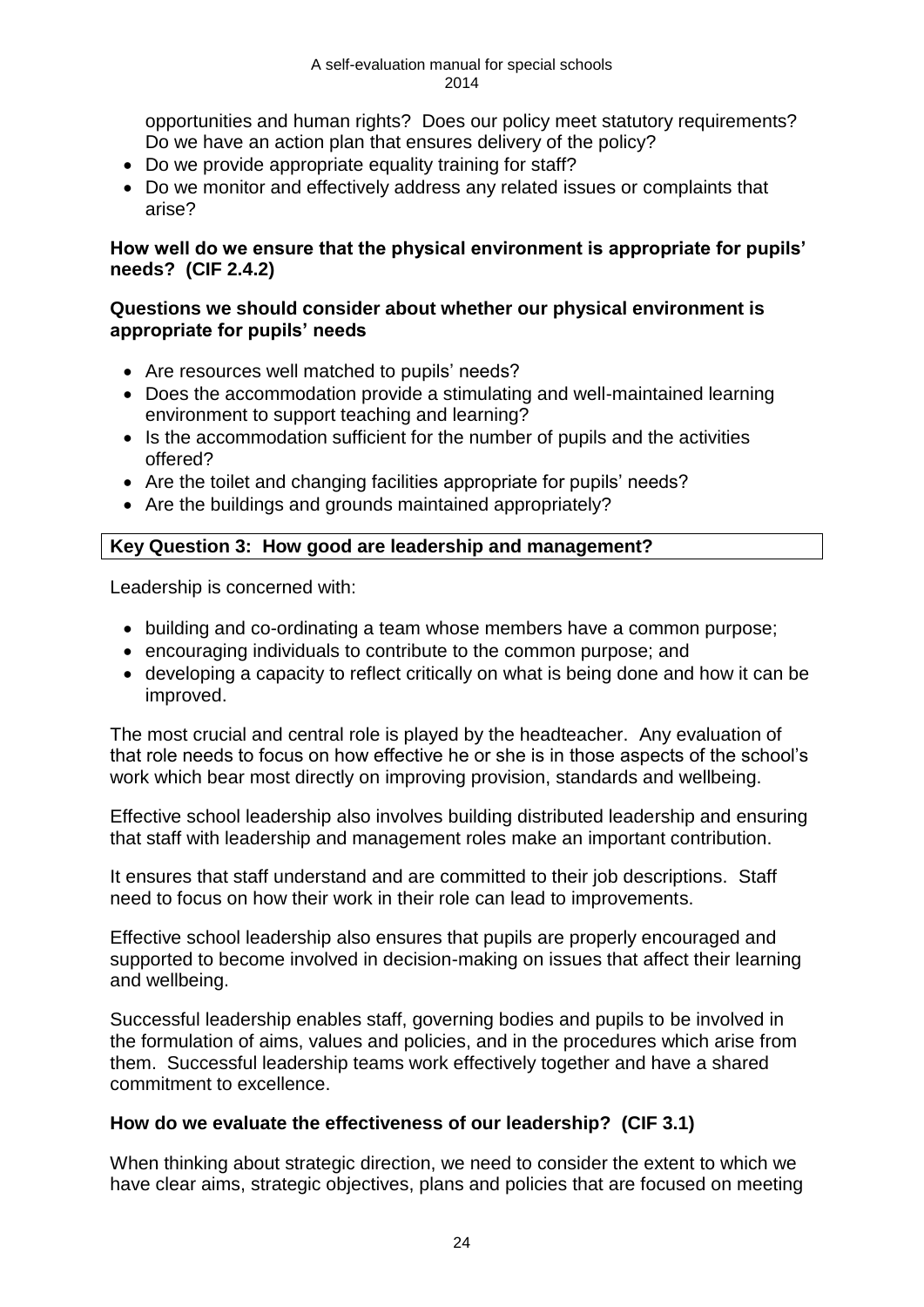pupils' needs. Good plans are appropriately focused, implemented and monitored in a timely way.

Setting out and communicating a clear sense of direction, and having suitable plans and processes in place, are not ends in themselves. Plans and processes are only as good as the extent to which they are effective in sustaining high quality and improving provision and standards. Good leadership must have a positive impact.

We need to consider how well the governing body fulfils its statutory obligations and takes full account of relevant legislation and guidance. We also need to consider how well the governors not only support the school, but also challenge it to do better.

## **How good is our strategic direction and what is the impact of our leadership? (CIF 3.1.1)**

## **Questions we should consider about our strategic direction**

- Do we have clear aims, strategic objectives, plans and policies that are focused on meeting pupils' needs?
- Are our plans appropriately focused and are they being implemented and monitored in a timely way?
- Are roles and responsibilities clearly defined, and are the spans of responsibility in the school leadership group viable and balanced?
- Do all staff understand and fulfil their roles in direct relation to specific strategic aims, plans and responsibilities?
- Do leaders manage their own time effectively and prioritise activities responsively?
- Do meetings focus on important issues about performance and core business, and generate clear action points which are carried out as agreed?
- Are our management and committee structures coherent with the strategic direction of the school and do they address core issues?
- How well do we use data to monitor performance?
- Do we communicate high expectations to those we manage?
- Do we agree and achieve challenging and realistic targets for ourselves and others?
- Do we negotiate and co-operate well with internal staff and outside agencies?

## **Questions we should consider about the impact of leadership?**

- Do we communicate the vision for our school well, and explore how to achieve it, in collaboration with others?
- Do we model and promote behaviours and values that contribute positively to creating a school ethos in which our pupils and staff feel valued?
- Do we actively support and challenge everyone to do their best?
- Do we build on shared understanding and distributed leadership to create a responsive learning culture in our school?
- Do we share convincingly, with our stakeholders and others in our school community, a common mission to deliver education of the best quality?
- How well do we manage the performance of our staff in order to help them to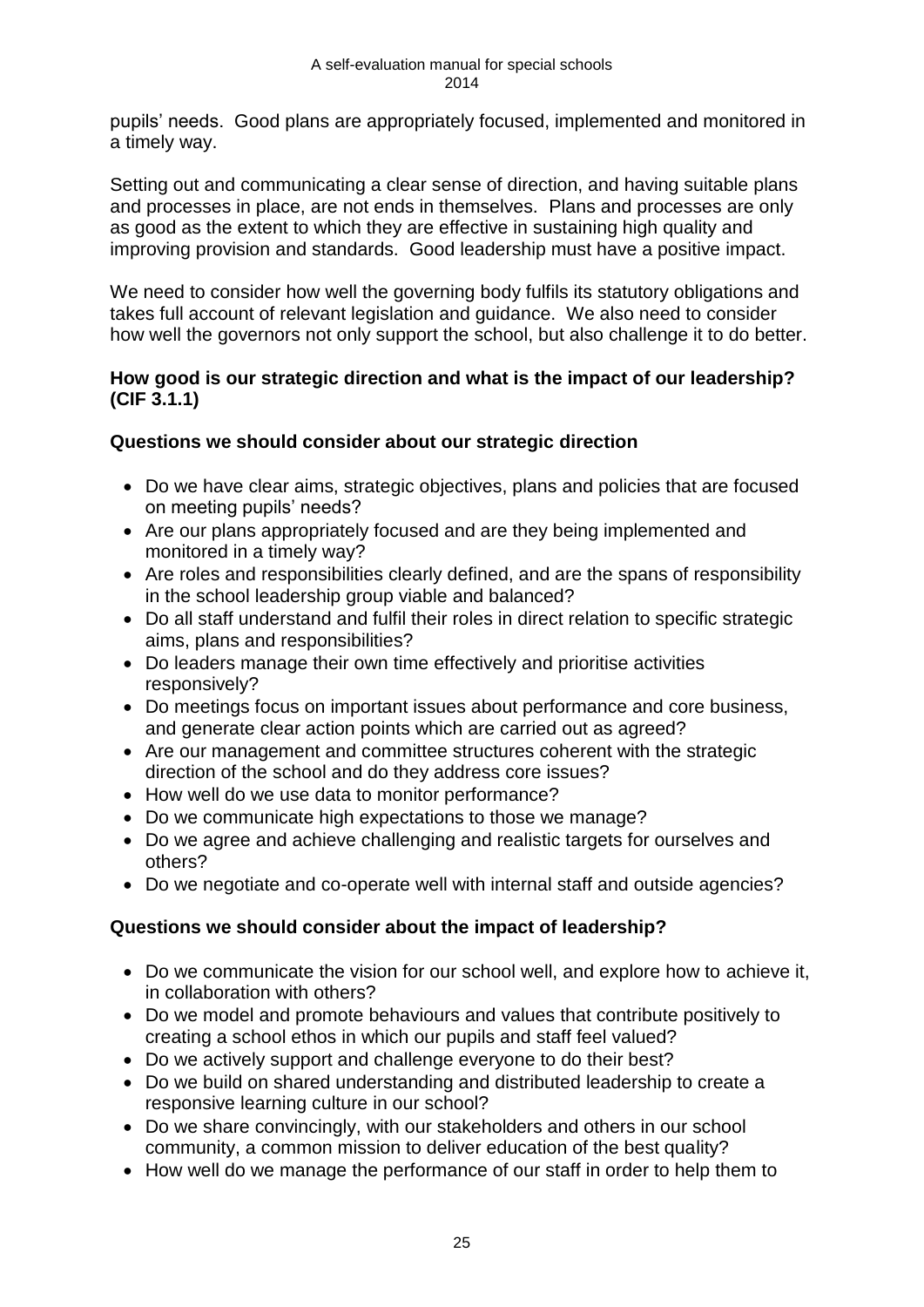improve their practice?

- Do we address underperformance robustly and directly where necessary?
- Does our performance management identify individual and whole-school training and development needs clearly?
- Do we prioritise these appropriately and address them fully?
- Do all our staff have targets for improvement that support the delivery of the strategic aims in our school improvement and other action plans?
- Do performance management processes help to improve the quality of our teaching and learning, as well as pupil outcomes?

## **Questions we should consider about how well we meet national and local priorities**

- Are we clear about local and especially national priorities, and do we have a consistent and systematic view and strategy about how we will respond to them?
- Are we successful in delivering to national priorities, including:
	- $\overline{\phantom{a}}$  the School Effectiveness Framework;
	- The Foundation Phase Framework for Children's Learning for 3 to 7-yearolds;
	- ▲ National Literacy and Numeracy Framework:
	- Welsh Government guidance on 'Tackling Child Poverty' and 'The Child Poverty strategy'
	- Learning Pathways 14-19, including meeting the requirements of the Learning and Skills (Wales) Measure (2009);
	- $\overline{\phantom{a}}$  the Transformation agenda:
	- $\overline{\phantom{a}}$  the Welsh Government's seven core aims based on the United Nations Convention on the Rights of the Child:
	- $\overline{\phantom{a}}$  the Children and Young People's Partnership plan; and
	- $\lambda$  local partnerships and consortia agreements?
- Do we appreciate the purpose of these priorities and how they can improve pupil outcomes and wellbeing?
- Do we respond to the educational challenges of the local area by working with other schools, agencies and the local authority?

## **How good is the work of our governors? (CIF 3.1.2)**

#### **Questions we should consider about the work of our governors**

- How well do our governors understand their roles?
- How well do they fulfil their statutory obligations and take account of relevant legislation and guidance?
- Do they have good information about the performance of our school and issues that affect it?
- Do they provide a sense of direction for the work of our school?
- Do they support our school as critical friends, and hold us to account for the standards and quality we achieve?
- Do they take reasonable steps to inform pupils, members of staff, parents/carers or any other person of the procedures if they wish to make a complaint or appeal?
- Do they make sure that complaints are dealt with promptly by disinterested parties?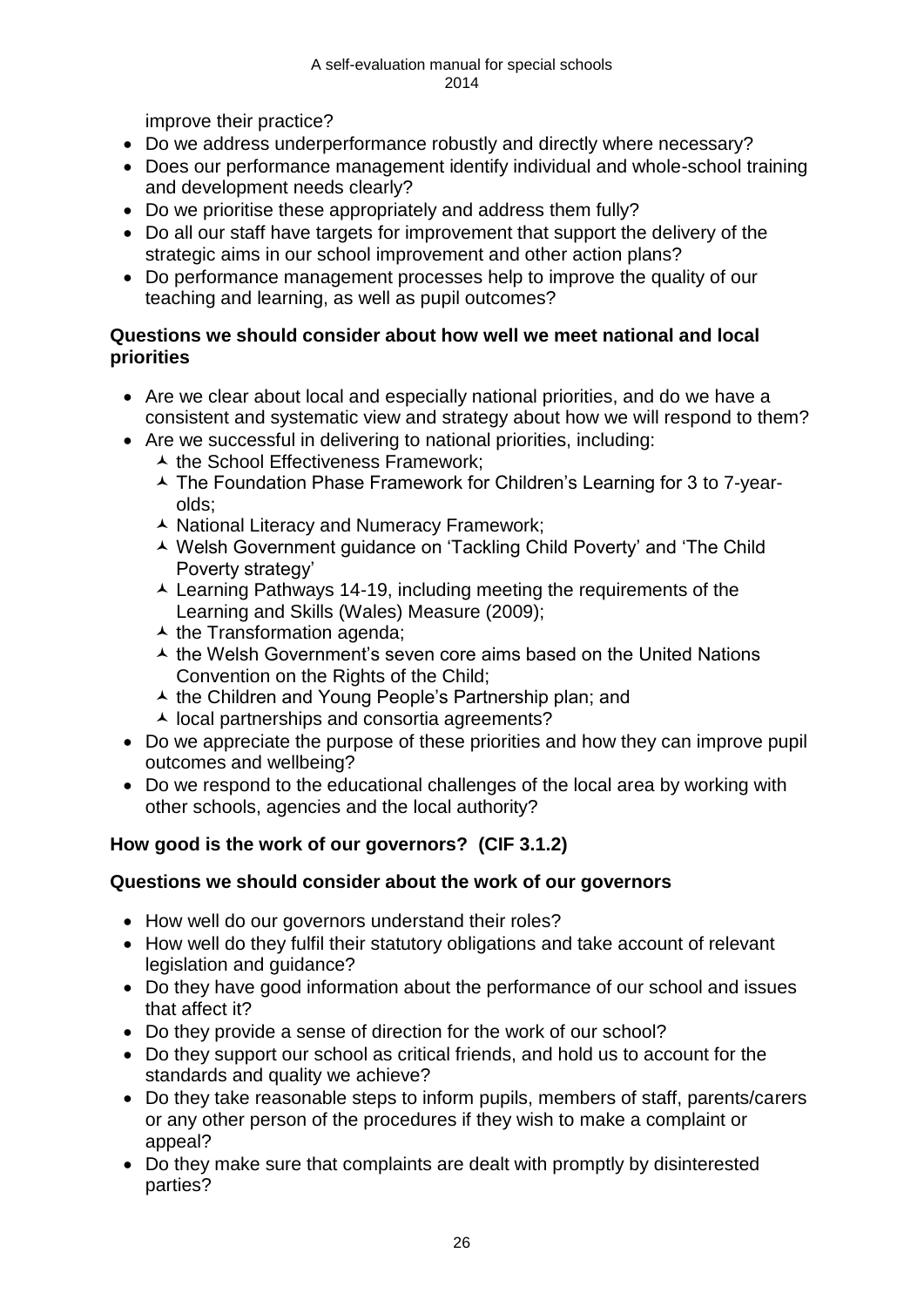## **How do we improve the quality of what we do? (CIF 3.2)**

The key purpose of this manual is to improve quality through effective self-evaluation. The first part of the manual and all of the sections on each key question and each quality indicator will help you to evaluate your provision and its impact on standards and wellbeing. For the first aspect of quality indicator **3.2 (3.2.1 self-evaluation, including listening to pupils and others)**, there are some broad principles about self-evaluation that complement rather than repeat other sections of the manual.

When self-evaluation becomes a reflective professional process, it helps schools get to know themselves well, identify their agenda for improvement and promote sector-leading practice.

The processes of self-evaluation and improvement planning should be a regular and routine part of our school's working life. The focus of self-evaluation should be on identifying priorities for development, monitoring provision and assessing outcomes. The process should involve a rigorous review of all aspects of school life and, most importantly, how these impact on the standards that pupils achieve. A key consideration is whether our school is managed on the basis of an accurate assessment of strengths and weaknesses. Our leadership and management are unlikely to be good if self-evaluation procedures are not effective.

Improvement planning should flow naturally from our self-evaluation activities. The priorities in any improvement plan should be based on the findings of our self-evaluation. If our improvement planning is good, then we should have a well evidenced track record of improvements.

Where necessary, there will need to be direct intervention and support to improve performance. It should not be seen as a response to failure, but instead it should be seen as intervention and support that leads to substantive improvements. Intervention and support for some more vulnerable groups of pupils are likely to involve working across the school as a whole as well as with other agencies.

## **How well do we carry out self-evaluation, including listening to pupils and others? (CIF 3.2.1)**

## **Questions we should consider about self-evaluation**

- Do we use evidence to identify underperformance or coasting performance?
- Is self-evaluation a regular part of our school's working life and embedded in our strategic planning?
- Do we carry out thorough evaluation and monitoring of data on standards and the quality of education, including consideration of trends and progress over time?
- Do we draw on first-hand evidence about the quality of teaching and learning?
- Do we involve all staff in assessing outcomes and their own performance?
- Do we encourage pupils to share their views and raise issues?
- Do we take account of the views of our staff, parents/carers and other stakeholders?
- Where appropriate, do we draw upon reviews by external agencies?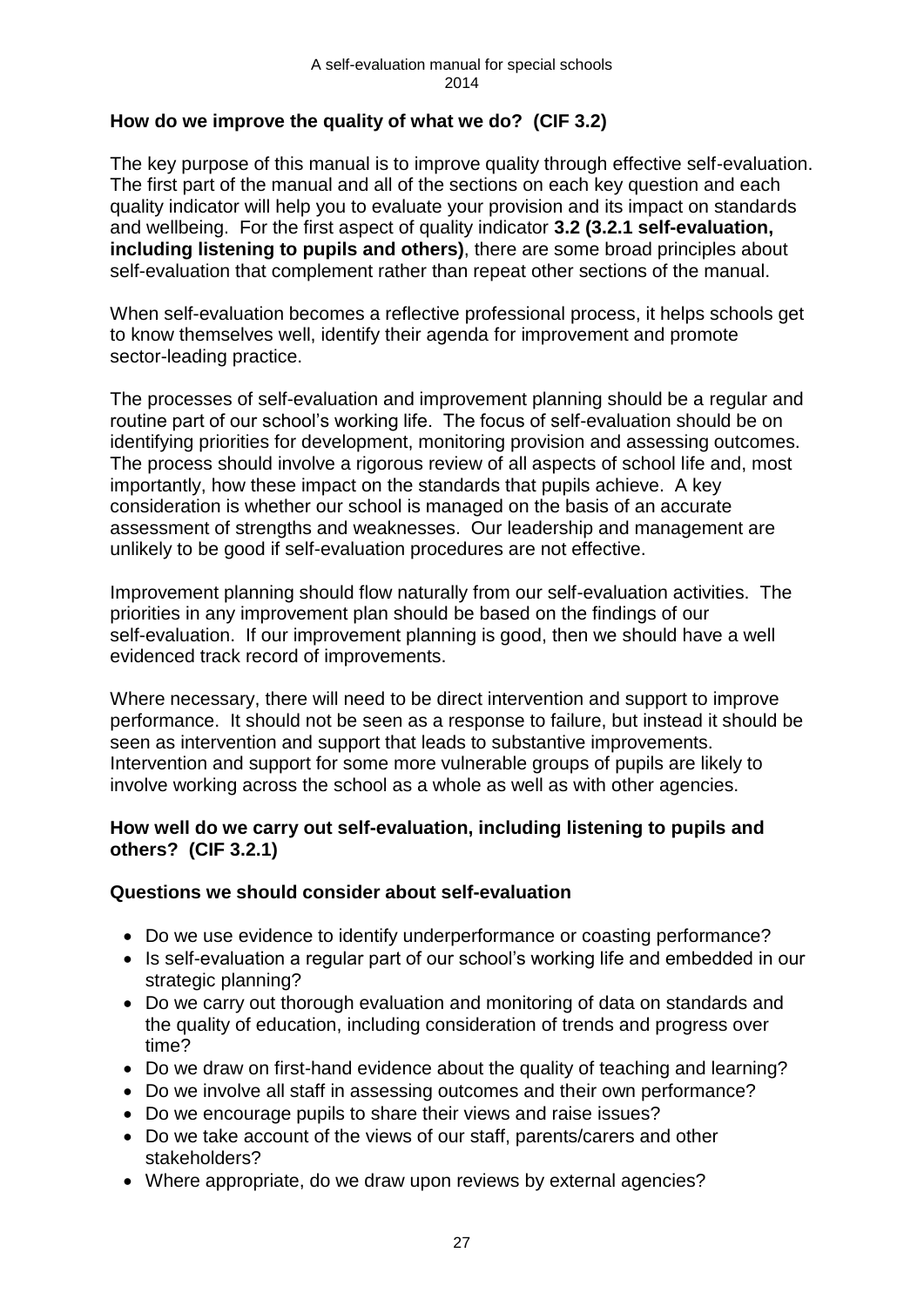## **How do we plan and secure improvement? (CIF 3.2.2)**

## **Questions we should consider about planning and securing improvement**

- Does our self-evaluation activity lead to the formulation of our improvement plans?
- Do we use information from self-evaluation to set priorities and appropriately challenging targets for improvement?
- Have we prioritised the matters that we wish to improve?
- Are we implementing sound strategies that are likely to bring about the desired improvements?
- Do all staff play their part in implementing the strategies?
- Where necessary, do we act quickly and provide support to improve performance?
- Have we defined the actions for improvement in specified and realistic timescales, and allocated responsibility for their delivery?
- Have we made sure that our priorities are supported by the allocation of resources?
- Have our actions had a positive effect and, where relevant, led to measurable improvements in standards and quality?
- Do we have a good or excellent track record in making improvements over recent years?

## **How do we evaluate the effectiveness of our partnership working? (CIF 3.3)**

We all share the aim of working in partnership to improve provision, standards and wellbeing. To be effective at working with others, schools need to:

- be relevant to our local community and to the lives of children and young people outside school and school hours;
- engage with families and the broader community, including businesses, external agencies and the voluntary sector; and
- work in a joined-up way with other providers and agencies to improve the standards and wellbeing of individual pupils.

For schools in the most disadvantaged communities, the community focus is especially important. It is here that schools can play a major role in providing the experiences and opportunities that are available to pupils in more prosperous areas. Schools alone cannot break the link between poverty and underachievement. Research stresses the need for integrated and broad-based approaches that involve a number of agencies working together.

We should not lose sight of the aim of partnership working. It is not done for its own sake or to respond to external demands. It should lead to better provision and improved standards and wellbeing. The test of any aspect of partnership working is whether it can have a clear, demonstrable and beneficial effect on pupils.

We need to consider how well our school collaborates with partners to deliver coherent programmes and choices. To do this, the school needs to have effective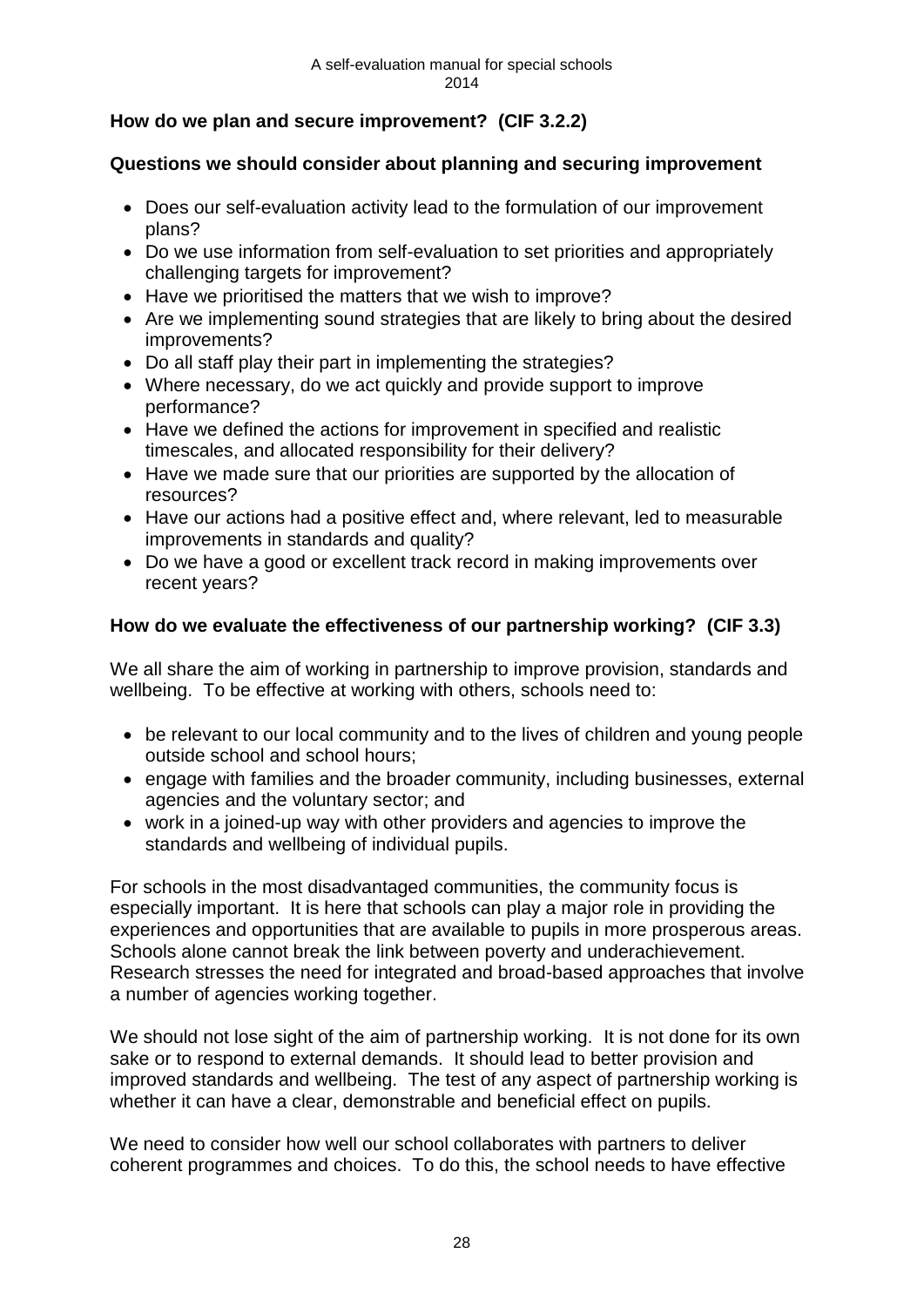structures and processes which contribute well to joint working practices. We should consider how our staff work with partners to plan, manage, and quality assure provision, for example through pooling our funding and resources.

When considering the planning and provision of 14-19 education, we need to consider the effectiveness of our partnership with other schools, further education institutions and work-based learning providers. These partnerships should provide access to a range of suitable vocational and general education courses.

Where there is regular movement of pupils to or from the school as part of partnership activity, we should consider how safely and efficiently we arrange these day-to-day activities. We should consider the impact of partnership working on improving outcomes, particularly achievement, for those pupils who work offsite as well as pupils who attend our school for their courses. A good test of the effectiveness of the school's partnership working is how well leaders monitor and evaluate the standards and provision of their pupils on collaborative courses in other providers. Do we know what is going on and has action been taken when weaknesses have been discovered?

## **How strategically do we work with our partners to improve pupils' standards and wellbeing? (CIF 3.3.1)**

We need to consider how strategically our school works with its partners to improve pupils' standards and wellbeing.

Partners include:

- parents/carers;
- other schools and post-16 providers in the area network;
- the local authority education services for children and young people;
- the community;
- local employers:
- a range of multi-disciplinary agencies and voluntary organisations; and
- initial teacher training institutions.

Our school should be clear about its role and responsibilities within any formal partnerships. The key matter is how well our school uses strategic partnerships to help to build our capacity for continuous improvement.

Partnerships will depend on good liaison, trust and clear communication between partners.

## **Questions we should consider about strategic partnerships**

- Do we play a key role in relevant and effective partnerships that benefit our pupils?
- Do we work in a joined-up way with other providers and agencies to improve the standards and wellbeing of individual pupils?
- Are we clear about our role and responsibilities within our partnerships?
- Do we use strategic partnerships to help us build our capacity for continuous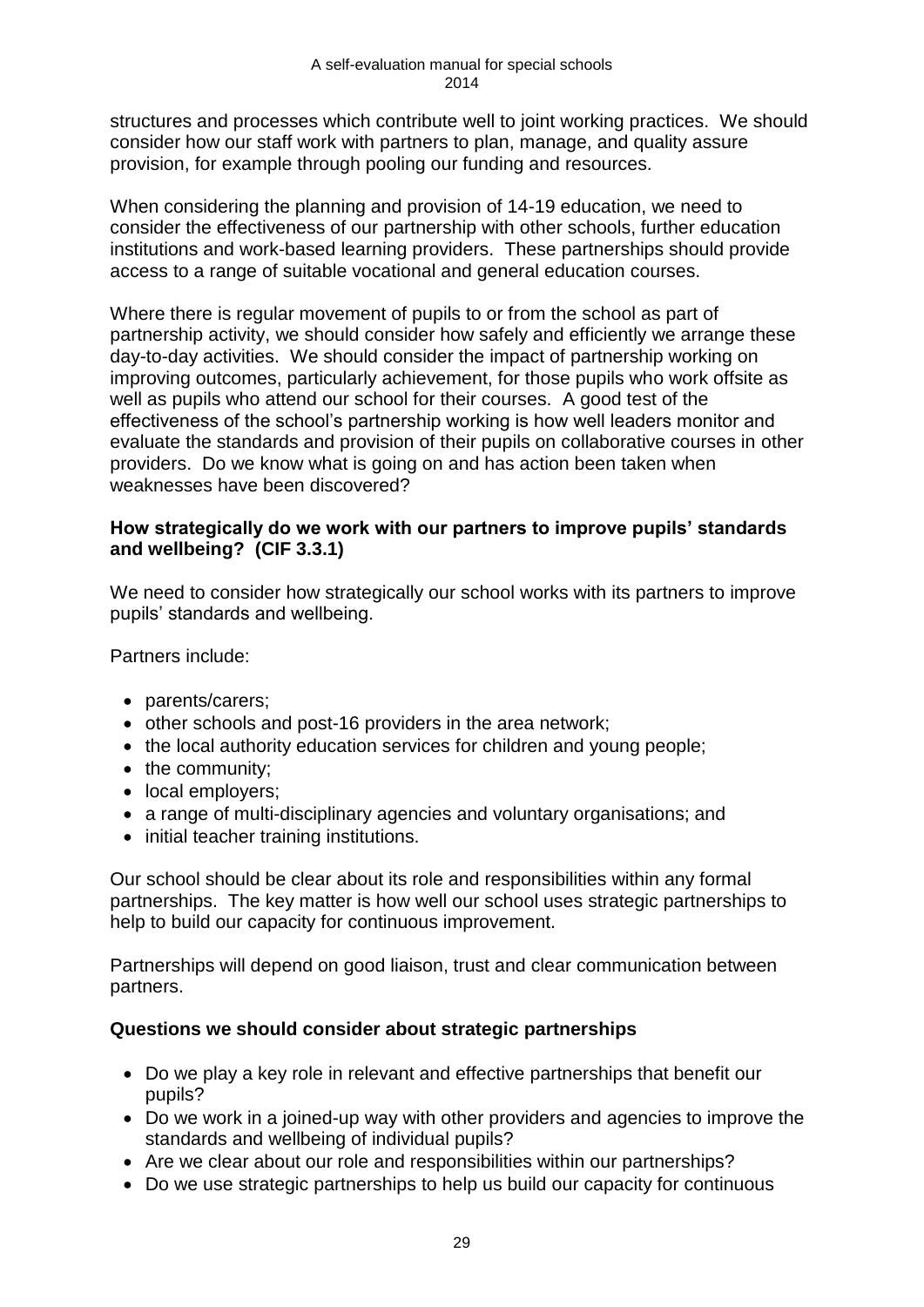improvement?

- Do we ensure that there is good liaison, trust and clear communication between our school and our partners?
- Do we engage with families and the broader community, including businesses, external agencies and the voluntary sector, to benefit our pupils?

## **How well do we collaborate with partners to deliver coherent programmes and choices? (CIF 3.3.2)**

## **Questions we should consider about joint planning, resourcing and quality assurance**

- Do we have effective structures and processes which contribute well to joint working practices?
- How well do we work with partners to plan, manage and assure the quality of provision?

## **Questions we should ask ourselves about our work with partner schools**

- How well do we work with our partner schools to develop continuity in learning and wellbeing?
- How well do we work with our partner schools to moderate and assure the quality of the assessment of pupils' work and courses?
- How well do we work with our partner schools to use and share resources effectively?

## **Questions we should ask ourselves about our work with our partners in 14-19 education**

- How well do we work with our partners to ensure our pupils have access to a range of suitable vocational and general education courses?
- Do we ensure that our pupils access the courses in an efficient and safe way?
- Do we ensure that partnership working improves outcomes, particularly achievement?
- How well do we monitor and evaluate the standards and provision of collaborative courses in other providers?
- Do we know what is going on and has action been taken when weaknesses have been discovered?

## **How do we evaluate resource management? (CIF 3.4)**

Leadership requires that resources, including staff, time and finances, are used effectively to improve provision, standards and wellbeing. When evaluating the management of resources, we should look at the quality of our plans and strategies to ensure that we deliver value for money.

One important task is to judge how efficiently and effectively we plan and carry out strategies to manage our staff and available resources. We should be aware that there may be some features of our management that contribute to or detract from the efficient management of resources.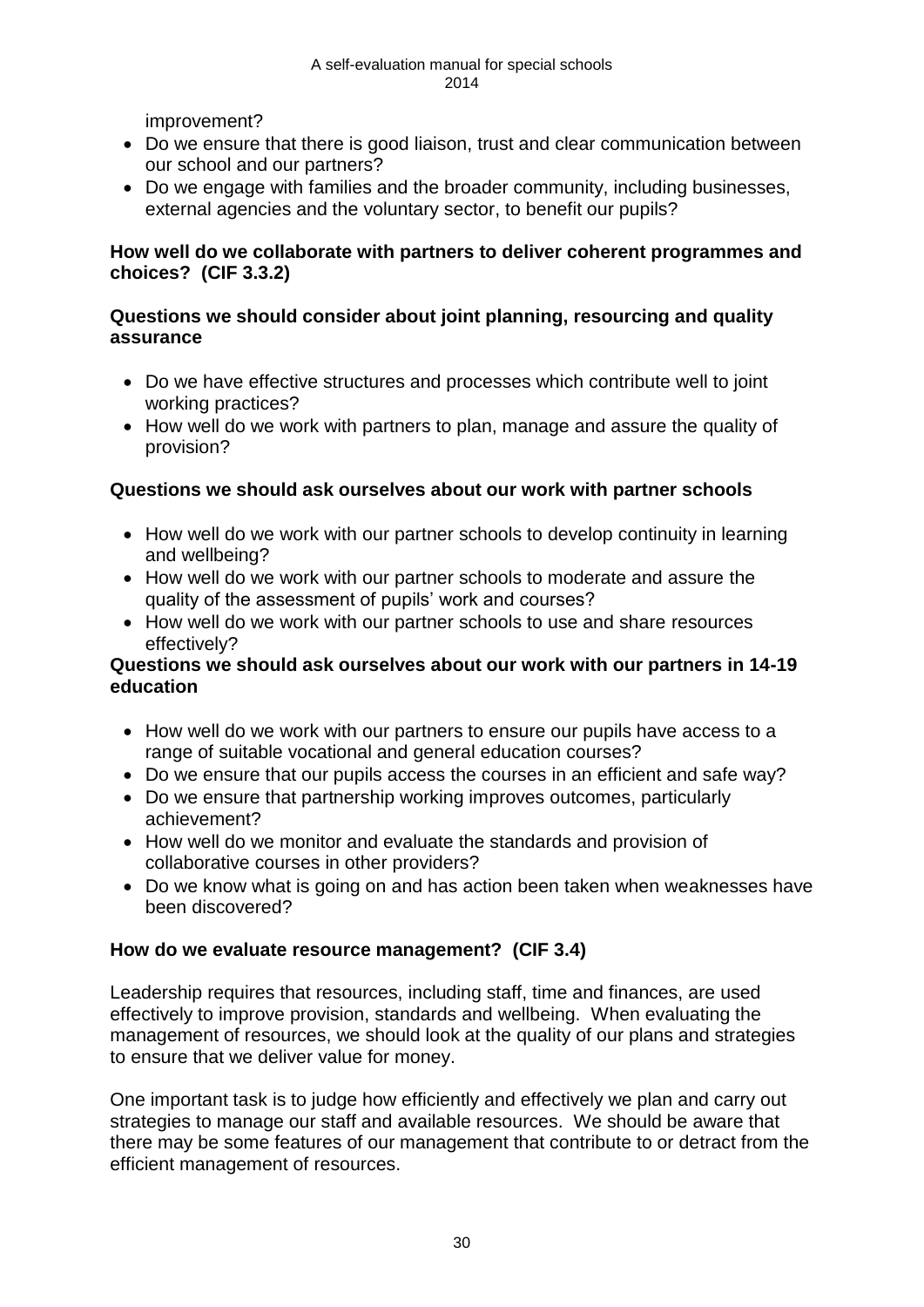A professional learning community is a group of teachers who are responsible for driving change in their own school and/or across a network of schools. It might include networks within the local authority and other groups of schools.

Professional learning communities are a way of securing higher standards and wellbeing through teacher collaboration within, between and across schools. Teachers can work together to share and develop professional expertise and knowledge that will positively impact upon pupil outcomes. Professional learning communities can give schools access to emerging knowledge about school leadership, learning, teaching and wellbeing.

Each school should be developing as a strong learning community and achieving a culture of collaboration within and across schools. This process needs arrangements to support the involvement of all staff in increasing their professional knowledge, understanding and skills.

We also need to scrutinise the effectiveness of the school's arrangements for Continuous Professional Development.

When we look at financial matters, we should not look only at the detail of our financial budgets. In evaluating resource management, the focus should be on the extent to which our school's spending decisions and broad financial planning are based on priorities for expenditure and on improvement over time.

Another important focus for evaluating value for money is whether our school is effective in achieving good or excellent outcomes for pupils. It might be useful to try to make an overall evaluation of value for money. This means judging whether our school offers excellent, good, adequate or unsatisfactory value for money in terms of the use of its allocated budget.

## **How well do we manage our staff and resources? (CIF 3.4.1)**

 $\overline{\phantom{a}}$ 

## **Questions we should consider about managing staff and resources**

- Is our school appropriately staffed to teach the curriculum effectively?<sup>1</sup>
- Do we deploy our staff to make best use of their time, expertise and experience?
- Do we identify and meet the development needs of all our staff through appraisal and performance management systems?
- Do we make effective use of planning, preparation and assessment (PPA) time?
- Do we employ appropriate strategies and processes to meet the statutory requirements of the National Agreement on 'Raising Standards and Tackling Workload' (January 2003)?

<sup>1</sup> Paragraph 80 refers to a section in 'School Teachers' Pay and Conditions Document' (STPCD). This details what teachers/subject co-ordinators will be required to do:

<sup>80.</sup> Teachers are expected to contribute, both orally and in writing as appropriate, to curriculum development by sharing their professional expertise with colleagues and advising on effective practice. This does not mean that they can be expected to take on the responsibility of, and accountability for, a subject area or to manage other teachers without appropriate additional payment. Responsibilities of this nature should be part of a post that is in the leadership group or linked to a post which attracts a TLR on the basis set out in paragraph 21.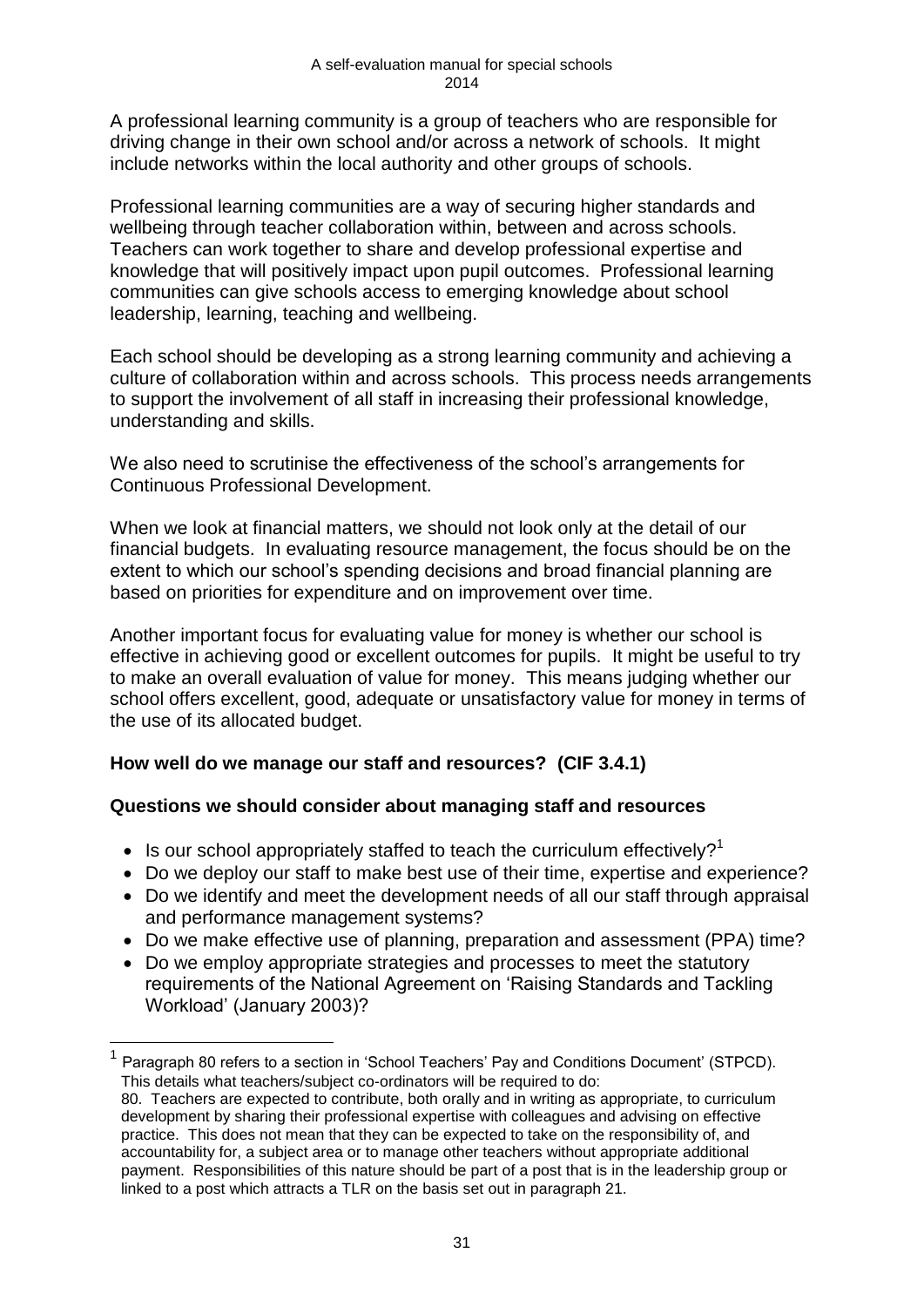- How well do we manage and deploy our teaching assistants and non-teaching staff?
- Do we provide the best standards of accommodation possible within our budget? Do pupils have enough appropriate learning resources?

## **Questions we should consider about networks of professional practice**

- Are staff involved in professional learning communities within and beyond the school?
- Does our involvement in professional learning communities give us access to emerging knowledge about school leadership, learning, teaching and wellbeing?
- Are we developing as a strong learning community and achieving a culture of collaboration within our own and with other schools?
- Do our arrangements support the active engagement of all our staff in increasing their professional knowledge, understanding and skills, including participation in whole-school professional learning experiences?
- Are all our staff supported by continuous professional development?
- Are all our staff acquiring new knowledge and skills to develop innovative approaches to learning and teaching?
- Are all our appropriate staff involved in direct classroom observation?
- Do we share good practice with other teachers and adults within and beyond our school?
- Do we reflect on our own practice and evaluate the impact of professional learning on our pupils' learning and wellbeing?

## **Questions we should consider about financial matters**

- Are our spending decisions and broad financial planning based on priorities for expenditure and improvement over time?
- Do we know the costs of existing programmes and activities, keep them under review and question whether they are cost-effective, for instance in relation to non-viable class sizes?
- Do we identify priorities and areas for development, and allocate resources appropriately and according to clear criteria that reflect our agreed objectives?
- Do we have systematic and accurate budgeting arrangements, including appropriate arrangements for contingencies?
- Do we have a sensible balance between the responsibilities undertaken by governors and those delegated to the headteacher and staff?

## **Do we provide value for money? (CIF 3.4.2)**

## **Questions we should consider about value for money**

- Is our provision effective in securing appropriate outcomes for our pupils?
- Do we balance the effectiveness of our provision against costs, including staffing costs?
- Do we make good use of the funding we receive?